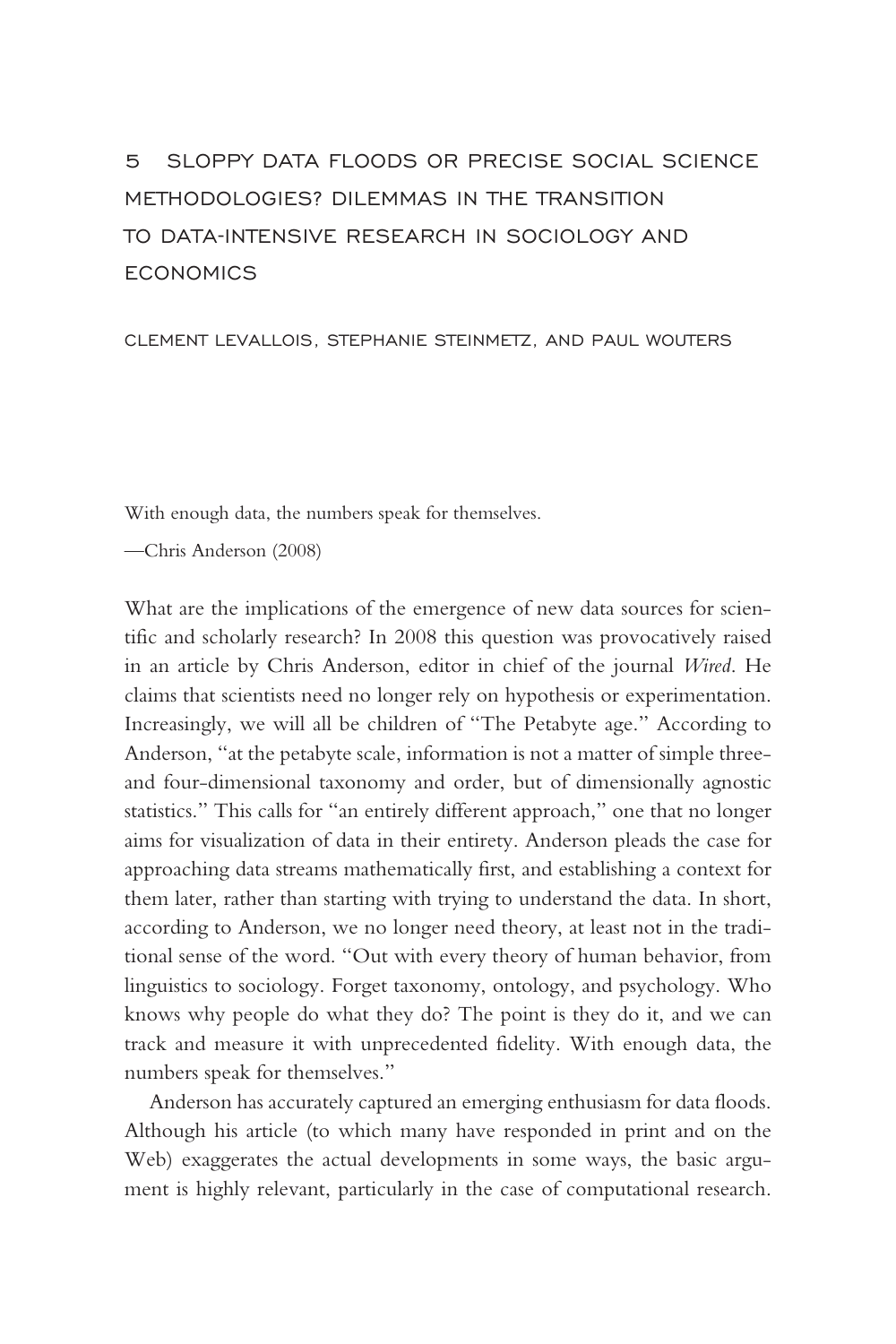For example, in March 2009 the journal *Science* published a similar article by computer scientists from Microsoft Research and Johns Hopkins University, titled "Computer science: Beyond the data deluge." In it, Gordon Bell, Tony Hey, and Alex Szalay (2009, 1297) argue that "today, some areas of science are facing hundred- to thousand-fold increases in data volumes from satellites, telescopes, high throughput instruments, sensor networks, accelerators, and supercomputers, compared to the volumes generated only a decade ago." This increase in the amount of data is, according to Bell et al., a serious challenge to a variety of disciplines. Not merely an incremental change, it represents a new research paradigm. According to Gray and Szalay (2007), this new "fourth paradigm" is supposed to succeed three older paradigms: the experimental, theoretical, and simulation paradigms. Within computer science it means that the term *e-science* is not primarily concerned with faster computation, but with more advanced database technologies. Astronomy was the first field to make the shift to data-intensive research by collecting all observational data in a global data infrastructure accessible through Web services.<sup>1</sup> High-energy physics, genomics, and oceanography are expected to follow. According to the Microsoft Research team, "dataintensive science will be integral to many future scientific endeavors, but demands specialized skills and analysis tools" (Bell et al. 2009, 1298). The examples they discuss are all based on data-producing technologies, such as digital telescopes, sensors, and particle accelerators.

The postulate of a "fourth paradigm" is further elaborated in a book titled *The Fourth Paradigm: Data-Intensive Scientific Discovery*, edited by Hey, Tansley, and Tolle (2009). The main argument of *The Fourth Paradigm* is that "if we are to achieve *dramatic* breakthroughs, new approaches will be required. We need to embrace the next, fourth paradigm of science." (Mundie 2009, 223) This collection of essays, co-authored by computer scientists and "domain scientists" in the areas of environmental and health research, spells out the implications of large datasets for scientific research and for research infrastructures. It is based on work by the late Jim Gray, a computer scientist who is celebrated as a visionary. Gray defines the fourth paradigm as follows:

The world of science has changed, and there is no question about this. The new model is for the data to be captured by instruments or generated by simulations before being processed by software and for the resulting information or knowledge to be stored in computers. Scientists only get to look at their data fairly late in this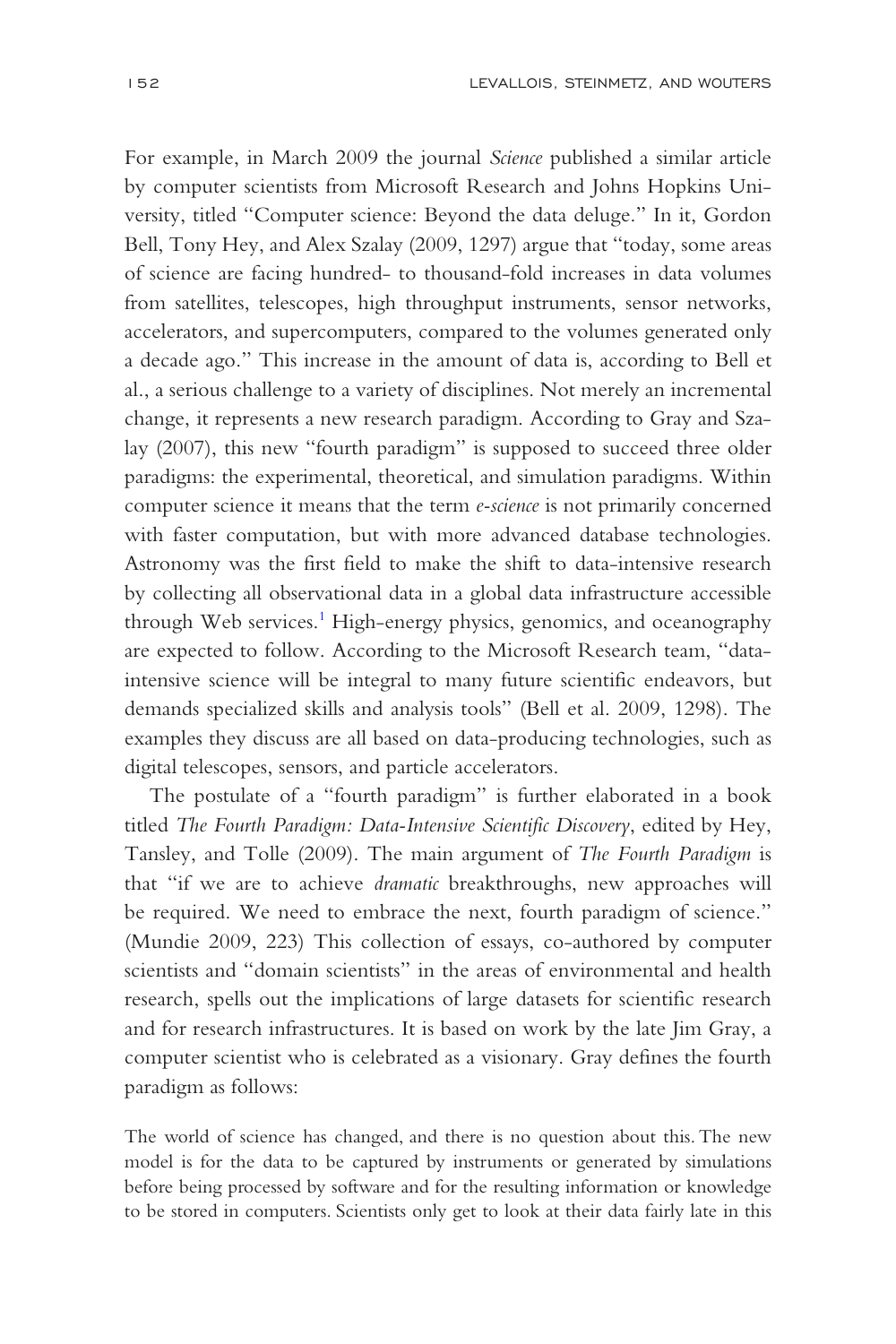pipeline. The techniques and technologies for such data-intensive science are so different that it is worth distinguishing data-intensive science from computational science as a new, *fourth paradigm* for scientific exploration. (Gray, cited in Hey, Tansley, and Tolle 2009, xix)

According to Gray, we are seeing the evolution of two branches in every discipline: a computational branch and a data-processing branch. For example, in ecology there is now "both computational ecology, which is to do with simulating ecologies, and eco-informatics, which is to do with collecting and analyzing ecological information" (xix).

How will the social sciences be affected by these developments? This chapter aims to contribute to a better understanding of the implications of data-intensive and computational research methodologies for the social sciences by focusing on two social science fields: sociology and economics. We address the implications of this debate for sociology and economics by uncovering what is at stake here. Although different kinds of "new data" are collected by both disciplines (transactional versus brain data), they serve as good examples to demonstrate how disciplines are responding to the availability of new data sources. Moreover, contrasting the two fields provides insight into the subtle but relevant differences among various forms of data-intensive research. This comparative study also shows how the notion of "data-intensive research" is actually defined. It is clear that there is no consensus as to when data are massive or complex enough to count as the basis for data-intensive research. A dataset of a few terabytes would certainly count as huge in sociology, but less so in astronomy. As a preliminary definition, we propose to define *data-intensive research* as research that requires radical changes in the discipline. If new, possibly more standardized and technology-intensive ways to store, annotate, and share data are needed, we see this as a case of "data-intensive research." This means that the concept may point toward quite different research practices and computational tools.

We address the following questions for each discipline: Who is making claims on behalf of new sources of data, and what kind of evidence is presented in each case? Are these instances framed as opportunities, or as threats? What kind of resistance, if any, arises from among the challenged orthodoxies? What kinds of questions are these different approaches seeking to answer? What implications can be drawn concerning the conduct of research in, and the societal role of, the social sciences and the humanities?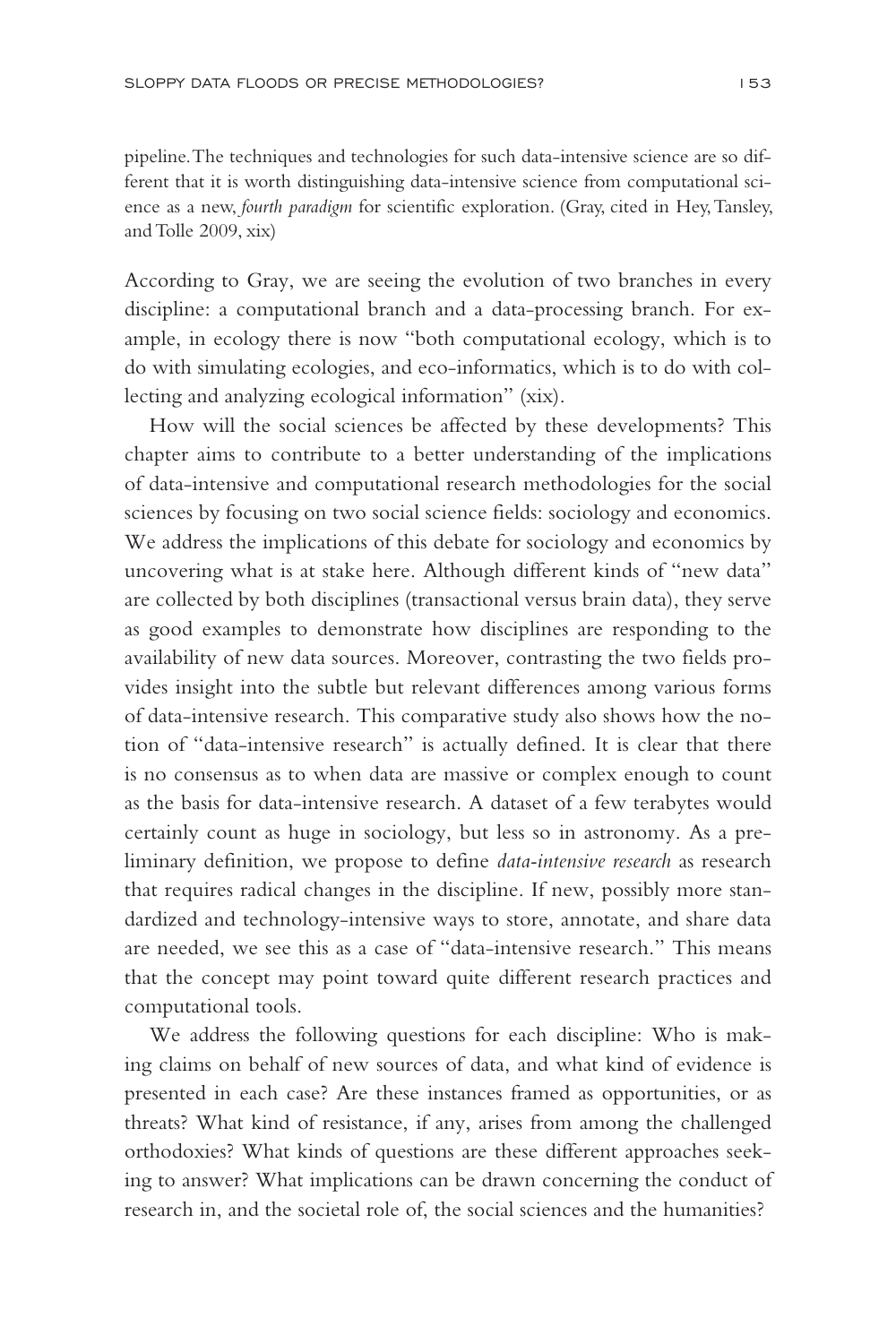In 2007, two prominent British sociologists, Mike Savage and Roger Burrows, raised the alarm in their article "the coming crisis of empirical sociology" in *Sociology*, the flagship journal of their profession, published by the British Sociological Association (Savage and Burrows 2007; see also Savage and Burrows 2009). They argue that "transactional data," the data generated by the daily use of networked communication systems by millions of people, will render the survey methodology—one of the cornerstones of the field of sociology—increasingly obsolete. In its place, research groups in private companies have been able to circumvent the survey and are currently exploiting the huge data flow of their companies' operations. This enables them to analyze exhaustive population data without the need for sampling techniques. How does this fit with the data-flood revolution announced in computing and natural science? Who are the new actors in this empirical challenge to sociology, and to what extent is academic sociology really obliged to adapt to this new type of data-driven research?

Basically the same questions arise in economics, which is challenged by yet another radically new type of data: neuroimaging data. Neuroeconomists use functional magnetic resonance imaging (fMRI) scans to provide a new kind of empirical evidence concerning economic decisions. Particular types of behavior can be related to the activation of specific brain areas, leading some to suggest that a fundamental level of explanation has been achieved. Why do we behave as we do, and how? Once measured, emotional states and drivers of decision making provide a more realistic account of behavior, which theoretical constructs in economics have not yet been able to create. Economics has long been ambivalent about the empirical relevance of its sophisticated mathematical theories. These doubts re-emerged when it became clear that the 2008 financial crisis had taken most economists completely by surprise. The emerging subfield of neuroeconomics, which brings together economists, psychologists, and neuroscientists, aims to identify the neurological foundations of human decisions in order to improve the empirical validity of the theoretical decision-making models. As is the case in the debate within sociology, it remains to be seen whether the importing of new datasets will have a significant impact on how academic science is conducted, and on its boundaries. This is the central question explored in this chapter.

We start by re-contextualizing the empirical tradition in sociology and economics. Both disciplines have routinely dealt with relatively large datasets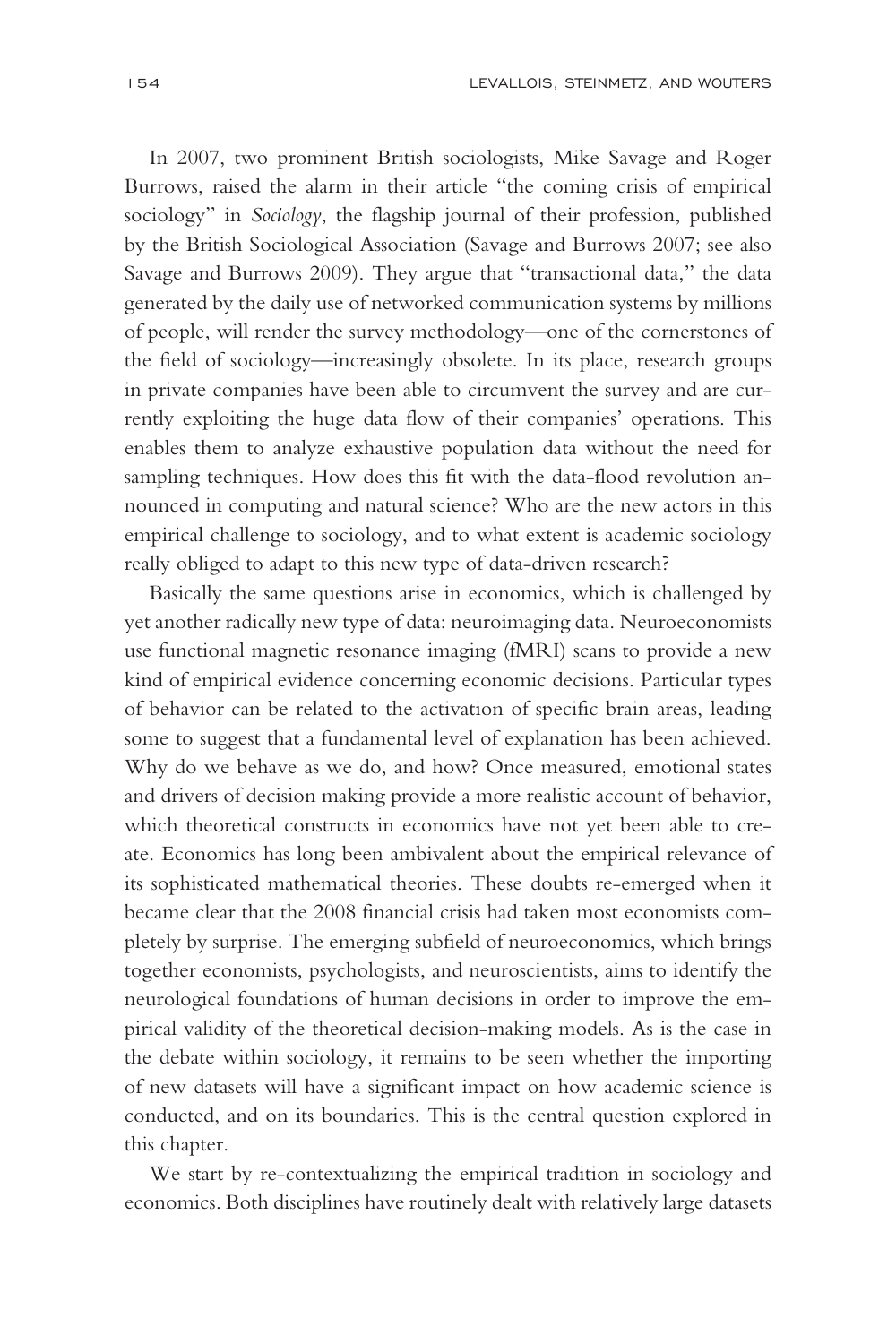and, indeed, created them. We take this as the background for a critical re-evaluation of the claims that data-intensive research represents a radical novelty, threatening theoretically oriented social sciences. How are the new datasets different from the existing empirical material available in sociology and economics? We then present the responses within the scientific communities. If voices oppose this predicted trend, what is their counterproposal, and from which corners of sociology and economics do they originate? Here, clear differences are highlighted between the two cases, showing that it is indeed necessary to go beyond the simple observation of an era of data-intensive research and to assess each case in terms of its particular historical dynamic and balance of internal intellectual currents. Moving away from the (often confrontational) responses to new forms of data-intensive research, we try to achieve a more balanced view of the implications for the two disciplines. Is the "end of theory" a likely outcome? What (if any) reconfigurations of the fields can be expected in terms of boundaries, expertise, and institutions? Finally, we reflect on a possible alternative scenario which can be discerned in economics as well as in sociology. In this scenario, theoretical reasoning will not be "pushed aside" by the ascendance of datadriven research. Rather, theory work will prosper from the availability of a greater amount of raw data. In the concluding section, we reappraise the lessons that can be learned by the social sciences.

#### NEW FORMS OF DATA COLLECTION AND ANALYSIS IN SOCIOLOGY

First, we examine whether technological innovation and increasing possibilities to collect vast amounts of data render obsolete theoretical and methodological foundations in empirical sociology. As was mentioned at the beginning of this chapter, this topic has been addressed by Savage and Burrows (2007), who posit a "coming crisis of empirical sociology," and by Anderson (2008), who developed the "end of theory" scenario. Both articles have led to debate in scholarly journals and Internet forums.<sup>2</sup> However, as sociology can hardly be considered a unified field, answering the question of whether theory is becoming obsolete is a challenging task. A look at the diverse topics and methods addressed by the 55 research committees of the International Sociological Association in 2011 throws light on how differently the question might be answered even within those groups. Against this background, a reflection on the empirical tradition in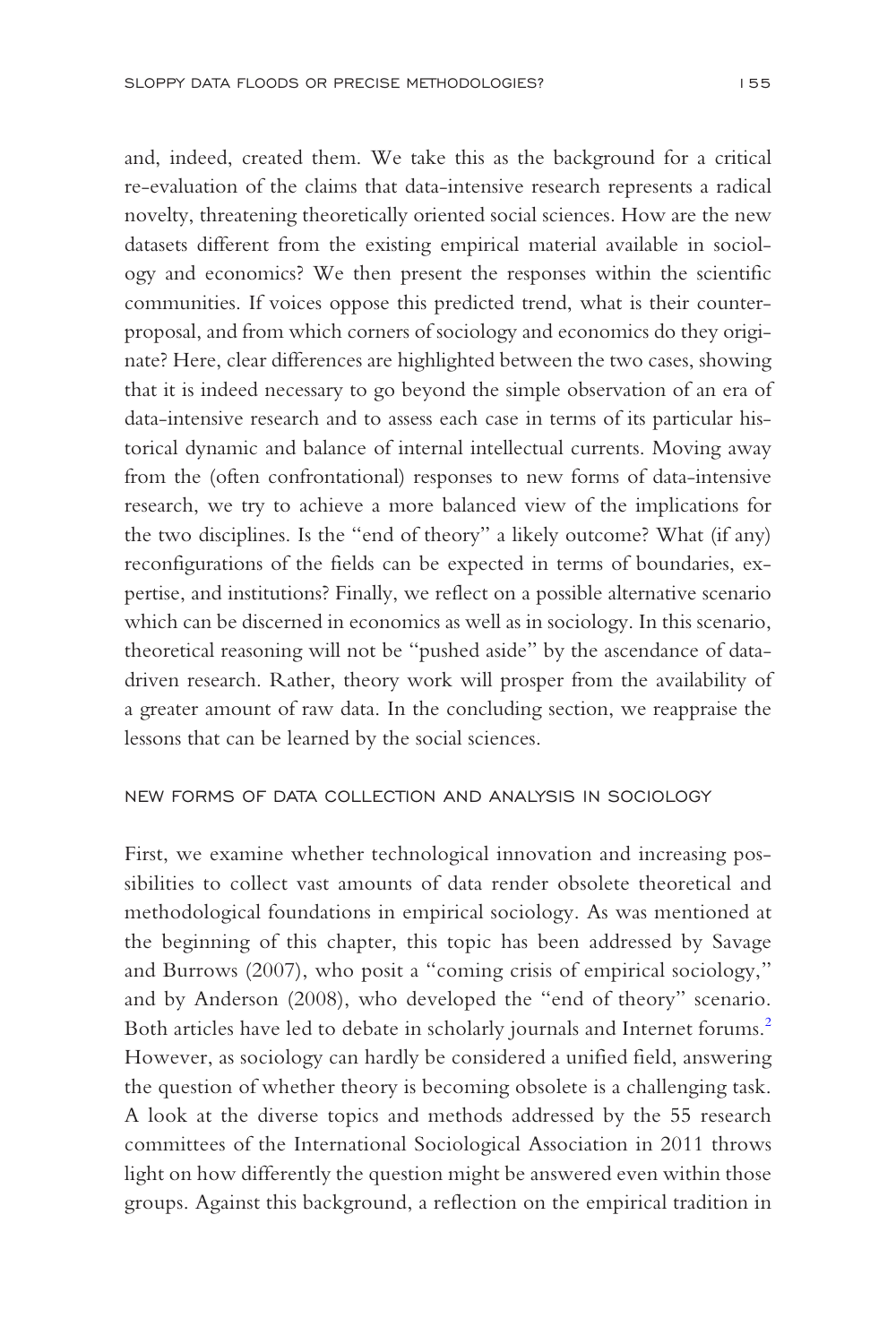sociology is required to obtain a deeper understanding of the implications of new data forms.

# THE EMPIRICAL TRADITION IN SOCIOLOGY: BACKGROUND

At the end of the nineteenth century, sociology emerged as an academic response to the challenges presented by industrialization and rationalization. During this phase of "becoming a science" (Zald 1991), the dominant methodological approach was to treat the discipline in broadly the same manner as natural sciences. An emphasis on empiricism (positivism) served to provide the foundation for sociological claims and, more important, to distinguish sociology from less empirical fields, such as philosophy (Comte 1848; Durkheim 1895). This prospect of empirical social analysis was questioned by various intellectuals. Karl Marx rejected Comtean positivism in favor of dialectic analysis, arguing that appearances ought to be critically examined rather than simply documented. Nevertheless, Marx endeavored to produce a science of society grounded in the economic determinism of historical materialism (Marx 1847). At the turn of the twentieth century, the first wave of German sociologists, including Max Weber and Georg Simmel, introduced sociological anti-positivism, arguing that the appropriate objective for sociological endeavor should be a hermeneutic (interpretative) understanding, rather than law-like generalization. That methodological paradigm formed and shaped the discipline for several decades and led broadly to two contrasting models of sociological research and theorizing: the positivist/quantitative and the interpretative/qualitative.<sup>3</sup> The positivist tradition reached its peak of popularity in the "quantitative revolution" between the 1950s and the 1960s, whereas the qualitative tradition became less important in that period and began to regain recognition in the 1970s. Even though some researchers have proclaimed an end to this paradigmatic quarrel, it can hardly be denied that it still is the main divide within the discipline.<sup>4</sup>

Empirical sociology has an even longer history.5 Agricultural and trade statistics, as well as censuses, were already developed in ancient China, Egypt, and the Roman Empire (Schnell et al. 1995). The first inquiries of empirical social research are primarily socio-graphic rather than sociological. Usually, their main purpose was to increase bureaucratic efficiency (Bethlehem 2009).<sup>6</sup> Political arithmetic, founded by John Graunt, William Perry, and Edmund Halley (Diekmann 2008), gave a strong impulse to empirical social research and statistics in Great Britain. It can be seen as the forerunner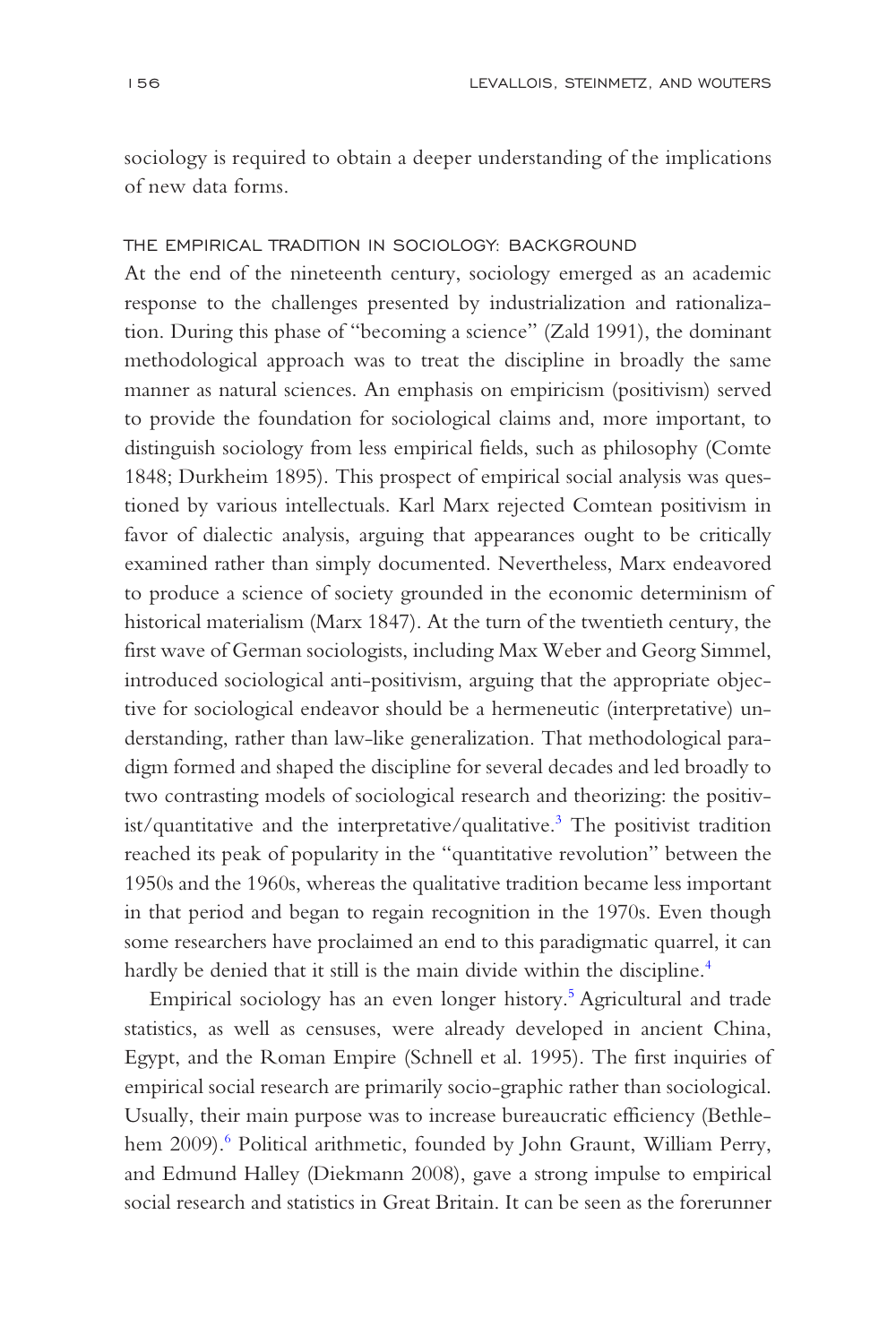of quantitative analysis of social phenomena as the basis for causal explanation of social conditions. Political arithmetic dominated statistical thinking up to the beginning of the nineteenth century. Gradually it turned into a new field of social statistics ("social calculus"). From 1830 to 1849, in the so-called "era of enthusiasm" (Westergaard 1932), the foundations for modern social statistics were laid. Central statistical bureaus, statistical societies, conferences, and statistical journals were established soon after that period (Kern 1982; Diekmann 2008).

To summarize, the early development of empirical social research was mostly independent of the growth of academic sociology. The founding of several institutes for empirical social research, the founding of marketresearch and opinion-research institutes, and the founding of research institutions related to evaluation and policy research were important developments.<sup>7</sup> As sociological research became increasingly employed as a tool by governments and businesses, new types of quantitative and qualitative research methods were developed in the second half of the twentieth century, displacing (and often delegitimizing) the older forms of empirical research. Particularly at a time when social data could not be easily collected, stored, and manipulated (Brunt 2001; Bulmer et al. 1991; Osborne and Rose 1999, 2004), the new generation of empirical sociologists perceived themselves as methodological innovators as a result of the invention of the sample survey, the early adoption of the principles of statistical inference, and the codification of the in-depth interview. Because this still-dominant form of empirical sociology has been challenged by "data-driven research," we focus our analysis on that aspect of the discipline in particular.

#### IS THERE A CRISIS, AND WHO IS AFFECTED?

Savage and Burrows (2007) make claims about a "coming crisis of empirical sociology" and a radical change in the significance of empirical research. They argue that empirical sociologists, instead of keeping pace with the latest developments in the online environment, are beginning to lose their "innovative" role in collecting and analyzing social data. As they frame it, empirical sociologists "occupy an increasingly marginal position in the huge research infrastructure that forms an integral feature of what Thrift (2005) characterizes as "knowing capitalism": "circuits of information proliferate and are embedded in numerous kinds of information technologies" (Savage and Burrows 2007, 886).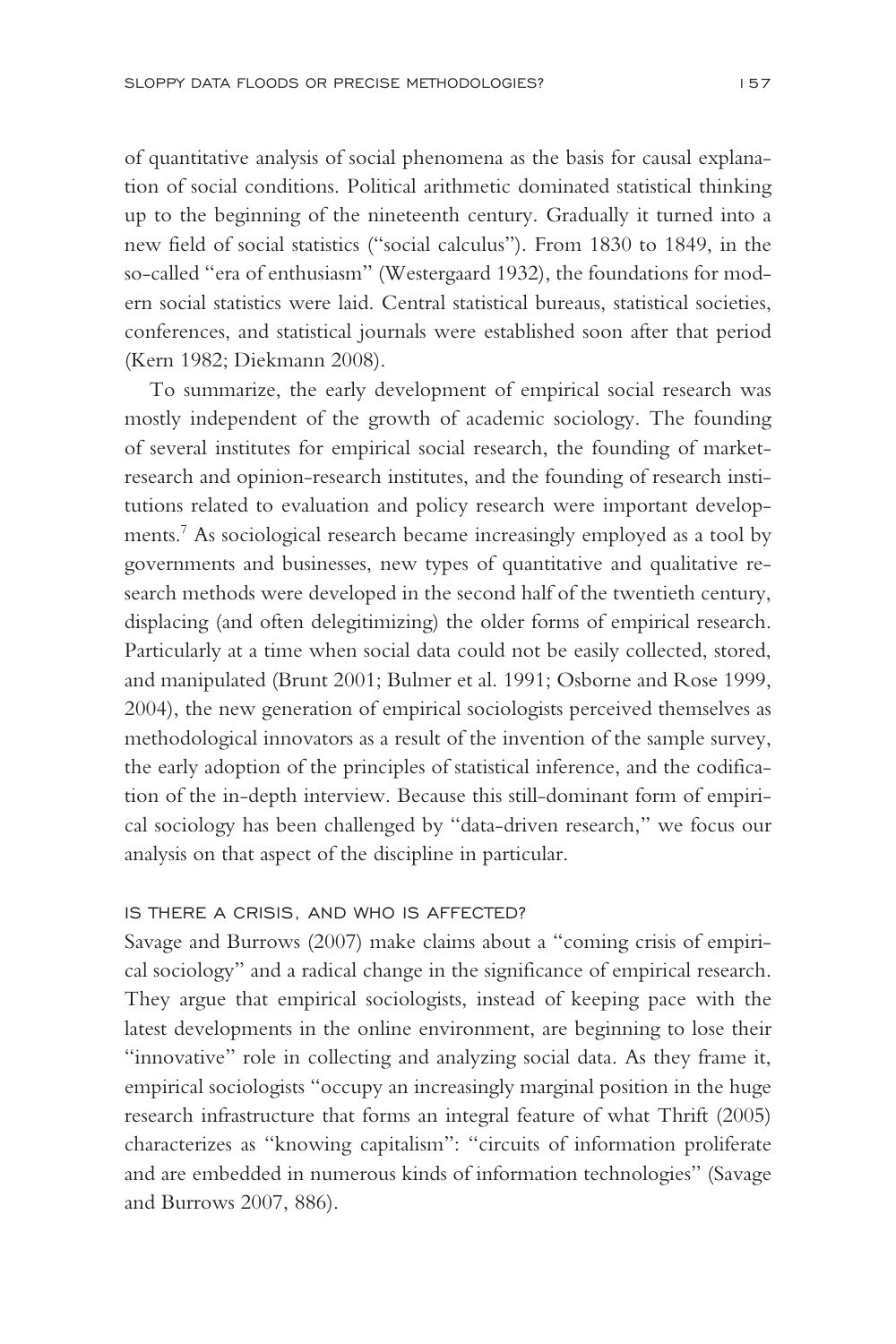This crisis affects three questions in academic sociology: who qualifies as a legitimate knowledge producer, which methods are validated as "scientific," and what counts as proper data. The commercialization of empirical sociology via the Internet enables new and powerful social agents, including private firms and institutions, to collect huge amounts of data on complete (sub)-populations as a by-product of their daily transactions.<sup>8</sup> Furthermore, private entities are developing sophisticated methodological techniques for "mining" traces left by digital transactions on the Web or on mobile phone networks. Savage and Burrows (2009) claim that the preferred tools of empirical sociology—the in-depth interview and the sample survey $^9$ —will therefore become less relevant. $^{10}$  The third aspect of the proclaimed crisis of empirical sociology relates to the very nature of what is a sociological variable. The electronic footprints left by the activities of individuals engaged in online shopping or social networking have become a more important proxy for sociological information than the personal and social attributes of the individual "transactor," such as education, gender, age, race, and class, which have been the central variables in sociological research for almost a century.

# RESPONSES BY THE SCIENTIFIC COMMUNITY

The idea of a "coming crisis" has dawned upon the scientific community rather slowly, and it has been mainly discussed in the context of British sociology. Savage and Burrows (2007) conclude that empirical sociologists (quantitative as well as qualitative) need to rethink their methodological practices in a radically innovative way. Instead of getting caught up in internal disputes, sociologists will have to become more attentive to the deployment of new methods seeking to describe different forms of the "social." With this line of reasoning, empirical sociologists have two options: they can ignore new forms of social data by invoking their academic superiority and sophistication in social theory, or they can critically engage with research on transactional data by questioning classifications, assumptions, and procedures. In the words of Savage and Burrows, they "could seek to get their hands dirty by exploring the potentials of such new methods and the issues posed by their use" (2009, 766–767).<sup>11</sup>

Rosemary Crompton (2008) reacted to Savage and Burrows' recommendations by emphasizing that the "old" paradigms were still present in contemporary sociology. In her opinion, empirical sociologists should not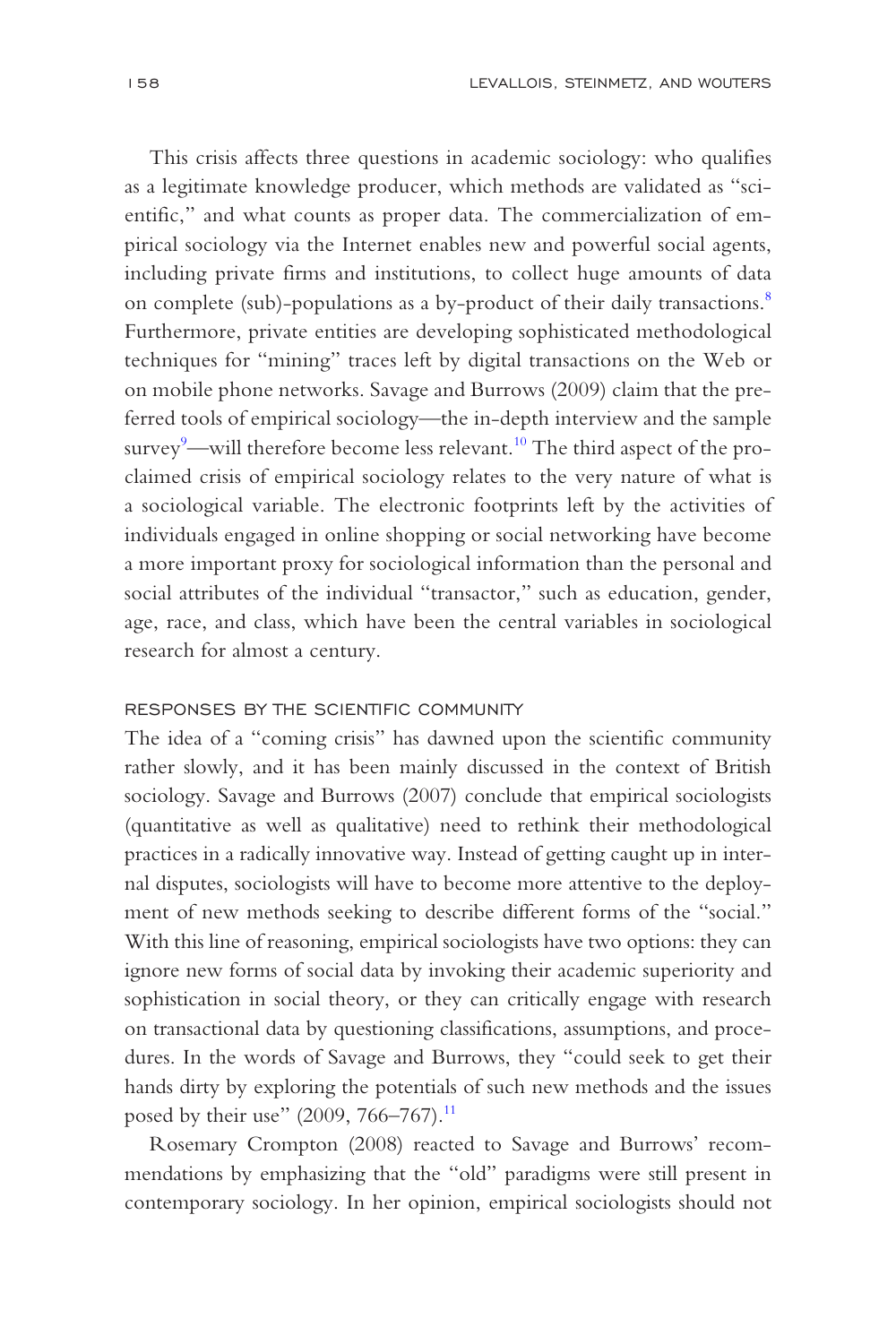choose one party (qualitative or quantitative). As these paradigms are interdependencies rather than binaries, sociologists have to develop the capacity to work across what appear to be conflicting approaches. This also means that they will have to develop an understanding of a range of different empirical research methods. Consequently, Crompton critiques the suggestion to embrace the "new methodological turn" with its preference for description and classification rather than causal explanation. She suggests that Savage and Burrows remain caught within the binary opposition of the qualitative versus quantitative tradition, and sees this as dangerous. In her opinion, "we need to describe, interpret and understand but we should also be concerned with causes" (ibid., 1223). In this context, Crompton acknowledges that sociologists should be sensitive and responsive to methodological innovation. Her main concerns are related to the possibility that the suggestions by Savage and Burrows could be seen as an argument by sociologists to avoid the study of quantitative methods.

Further rebuttals to the "coming crisis of empirical sociology" were raised in a special edition of the 2009 *European Journal of Social Theory* in which several authors discussed the paradoxical emergence of a crisis of empirical sociology and a return to the empirical within the field. The contributions of Adkins and Lury (2009), Clough 2009, and Savage (2009) show that there is a shift in the very nature of the empirical that requires the reconsideration of the relations between fact and value. In this debate, the crisis of the empirical is not so much understood as the decoupling of sociological expertise and the academic sociologist (a decoupling that might be remedied through greater methodological creativity and innovation). Rather it is perceived as a necessary and productive destabilization of the role of empirical research in shaping the characteristics of sociology as a discipline.

In addition to the responses to Savage and Burrows, Anderson's hypothesis also triggered a lively debate that is directly relevant to the "crisis in empirical sociology." Interestingly, this debate involved intellectuals with no particular allegiance to academic institutions, who provided an alternative angle to the "academic" viewpoint. (See also the discussion at the homepage of edge.org, an eclectic group of intellectuals). For instance, Kevin Kelly (a science writer and a co-founder of *Wired* magazine) guesses that "this emerging method (correlations) will be one additional tool in the evolution of the scientific method. It will not replace any current methods (sorry, no end of science) but will compliment established[,] theory-driven science. . .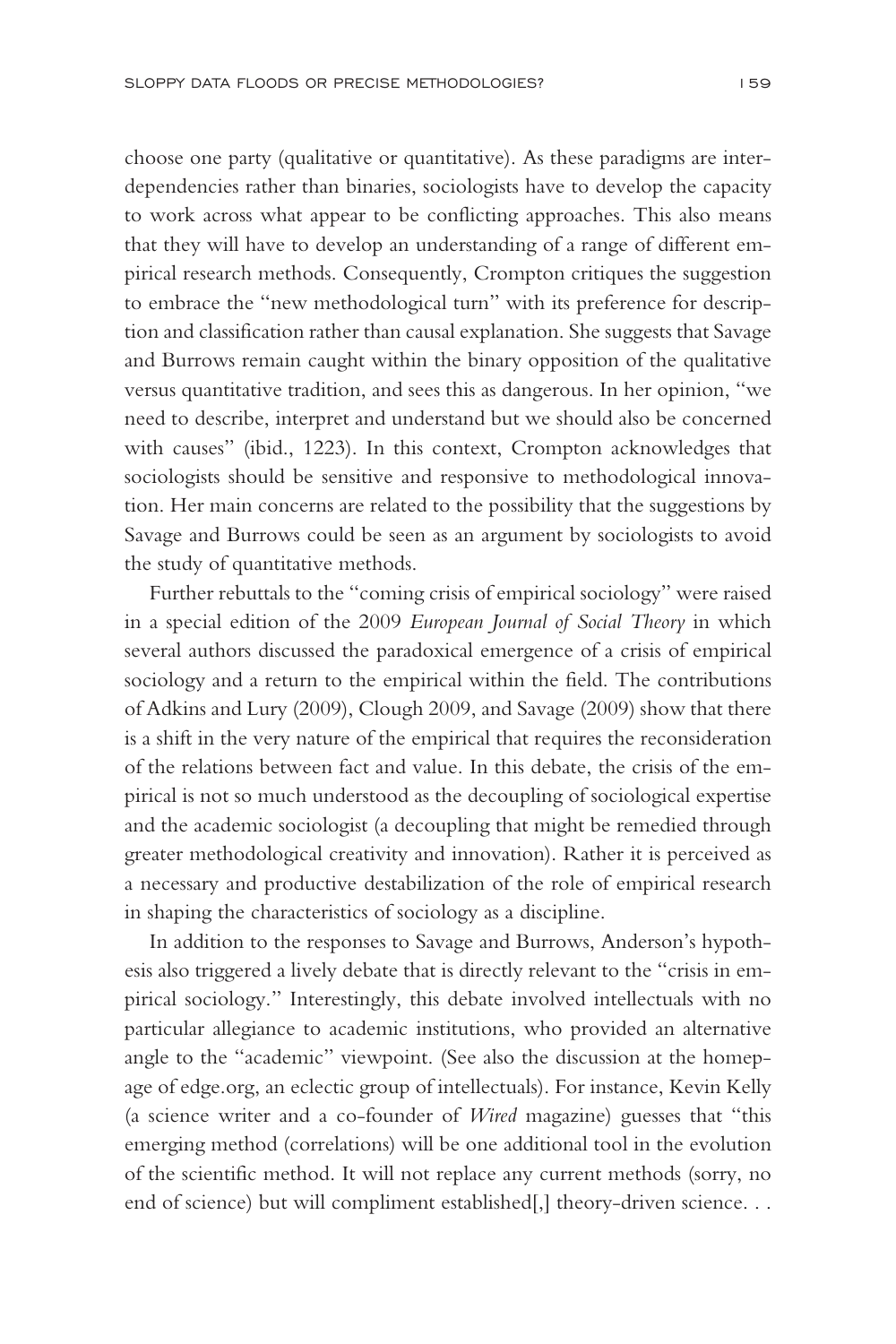. It is not the end of theories, but the end of theories we understand." Similarly, Daniel Hillis (chairman and chief technology officer of Applied Minds, a knowledge-based company) writes: "I do not see why large amounts of data will undermine the scientific method. We will begin, as always, by looking for simple patterns in what we have observed and use that to hypothesize what is true elsewhere. . . . We will extrapolate from the data first and then establish a context later. This is the way science has worked for hundreds of years." These arguments demonstrate that, to some, newly emerging data floods do not signify the end of "the scientific method," by which they mean the basic deductive-nomological model of explanation. On the contrary, it seems that these authors perceive the current developments in data-driven research as a kind of "natural cycle" in the scientific world, leading to methodological innovations and new theorizing without banishing the traditional approaches.

Against this background, it seems that Savage and Burrows' proclamation of a "crisis" succeeded in compelling sociologists to think about and discuss their discipline and changes occurring within it. In this respect, the arguments listed above show that new forms of (transactional) mass data have raised awareness of the necessity for change and adaptation in some theoretical and methodological aspects. However, this need not be perceived as a threat to the field. Newly emerging tools developed both inside and outside academia will not necessarily lead to the abandonment of traditional approaches. They were not born in isolation from other methods and approaches; rather, they developed in a stepwise process of confronting "the old" with "the new." Long before the articles about a crisis in sociology were published, social scientists discussed the impact of the Internet on their practices (Hine 2006; Schroeder and Fry 2007). For instance, the creation of the Association of Internet Researchers in the year 2000 and the comments in the Social Sciences Week Blog of 2005 show how quickly social scientists recognized the Internet both as a research tool offering new research methods for collecting, analyzing, and disseminating data and as a social phenomenon worthy of study in itself.<sup>12</sup> The possibilities offered by new technologies are generally regarded as an enrichment rather than an impoverishment of academic knowledge production.<sup>13</sup> Furthermore, the reactions of social scientists to the development of data collection via the Internet<sup>14</sup> also demonstrate that it is unjustified to chastise sociologists for their ignorance of new methodological challenges. Even though online surveys were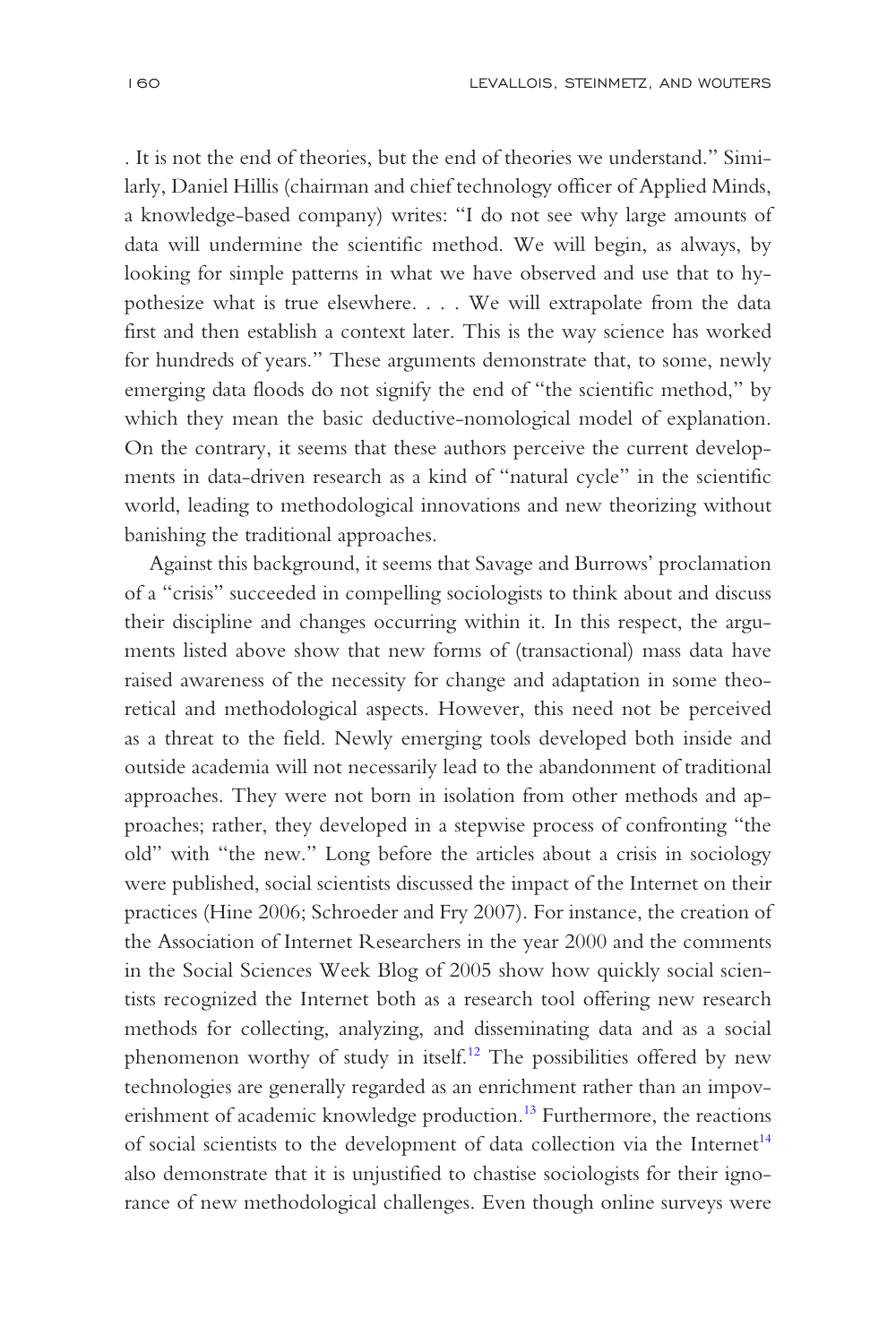mainly a tool for commercial marketing agencies, survey methodologists had already begun to examine their advantages and disadvantages at the end of the 1980s. This resulted in several attempts to improve the methodological tools for online data collection and analysis (Couper 2000; Fricker and Schonlau 2002; Vehovar and Manfreda 1999).<sup>15</sup>

WHAT ARE THE IMPLICATIONS FOR THE FIELD?

Is there a crisis in empirical sociology or not? Should academic sociologists give up on their traditional methodologies, or should we believe the more moderate commentators who play down the significance of the change? We propose that a useful perspective in this debate is to see the recurring cycles of a feeling of crisis in sociology as a fundamental characteristic of the discipline rather than as something external (Hollands and Stanley 2009). Robert Michels (1932, 123–24) characterized sociology as "largely demoralized" and undergoing "an intense spiritual self-criticism." More than 40 years later, Robert K. Merton (1975, 22) commented that sociology "has typically been in an unstable state, alternating between planes of extravagant optimism and extravagant pessimism." One of the most influential articulations of a "crisis" in sociology was expressed by Alwin Gouldner (1970, 1979, 1985). In his view, sociology had become too monolithic, accompanied by a lack of reflexivity with respect to its theories, its methods and its relationship to research and a failure to engage with the changing world. In the subsequent discussions during the 1990s and across the millennial years, concerns were expressed repeatedly about the discipline's decline due to diversity and fragmentation (Turner and Turner 1990; Horowitz 1993; Esping-Anderson 2000; Cole 2001; Berger, 2002)<sup>16</sup> and its future in connection with "public sociology" (Burawoy 2004; Acker 2005; Aronowitz 2005; Ghamari-Tabrizi 2005; Urry 2005).

Against this background, Savage and Burrows' (2007) appeal seems to be a continuation of this "crisis" tradition. The claim of a coming crisis is a metaphor for a perceived need to reflect on the discipline and its internal changes brought about by social, economic, and technical innovations. In this context, the arguments regarding the implications and challenges of the emerging data floods for the field of sociology seem to be both methodological and theoretical. First, it seems worthwhile for empirical sociologists to reflect on their methodological approaches more critically. This includes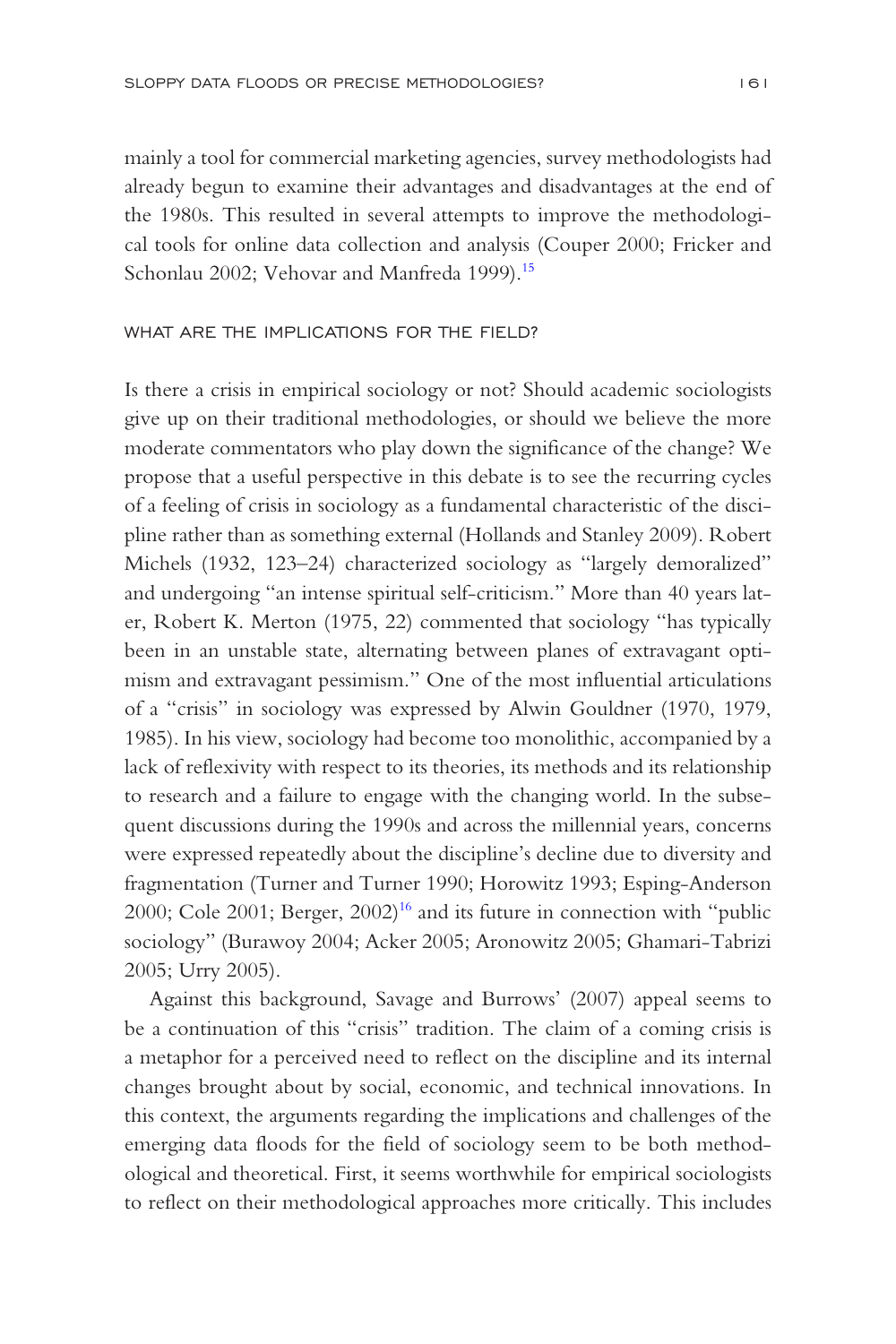a change in their own assessment as well as a fresh look at new approaches and more complex methods of data analysis. The collection of new forms of mass data on human behavior, societies, and economies will stimulate the use of advanced computing in sociology. Furthermore, the informed use of innovations in grid computing, visualization techniques, and other novel analytical methods will be necessary to achieve a complete understanding and meaning of the patterns detected. This will require a willingness to team science and novel computational methods. (See chapter 2 above.) First steps in this direction have been undertaken by social scientists in "complexity research."17 (For more details, see Fischer et al. 2008, 533.) This interdisciplinary and multi-disciplinary field bridges most of the traditional divides that have evolved in social science, such as reductionist/non-reductionist, aggregated/disaggregated, and micro/macro. However, how empirical sociologists will take advantage of this potential will depend on their individual openness to new methods as well as on the acceptance and institutionalization of these methods within the discipline. It seems likely that many empirical sociologists will continue to "do empirical sociology" in more traditional ways.

New technologies are also creating opportunities for new substantive theory. As Blank (2008, 538) argues, these "new theoretical opportunities come in part from the new social forms and new communities created by online technologies." Moreover, online research casts new light on older social formations. New impulses may also arise from the new mass of data. Social network theory is a good example of a theoretical development that, though its roots can be dated back to Simmel and Durkheim, was recently fostered by major advances in computing and methodological tools (Moody and White 2003). These effects will continue, but it is hard to predict which other theories will benefit. After all, the relationship between data and theory is complex. As Blank (2008, 543) underlines, even though the new data promise a remarkably fine-grained, detailed picture of people in all kinds of social situations, this will not necessarily lead to a more advanced understanding of the social. As Bulmer (1984) emphasized, "the scientific method is not understood simply as a meticulous and painstaking collection and analysis of data, but involves a concern with theoretical problems and an urge to explain social phenomena through theoretical work." In this respect, doing social research necessarily involves theory as well as the strategies and techniques of empirical investigation. The collection of large amounts of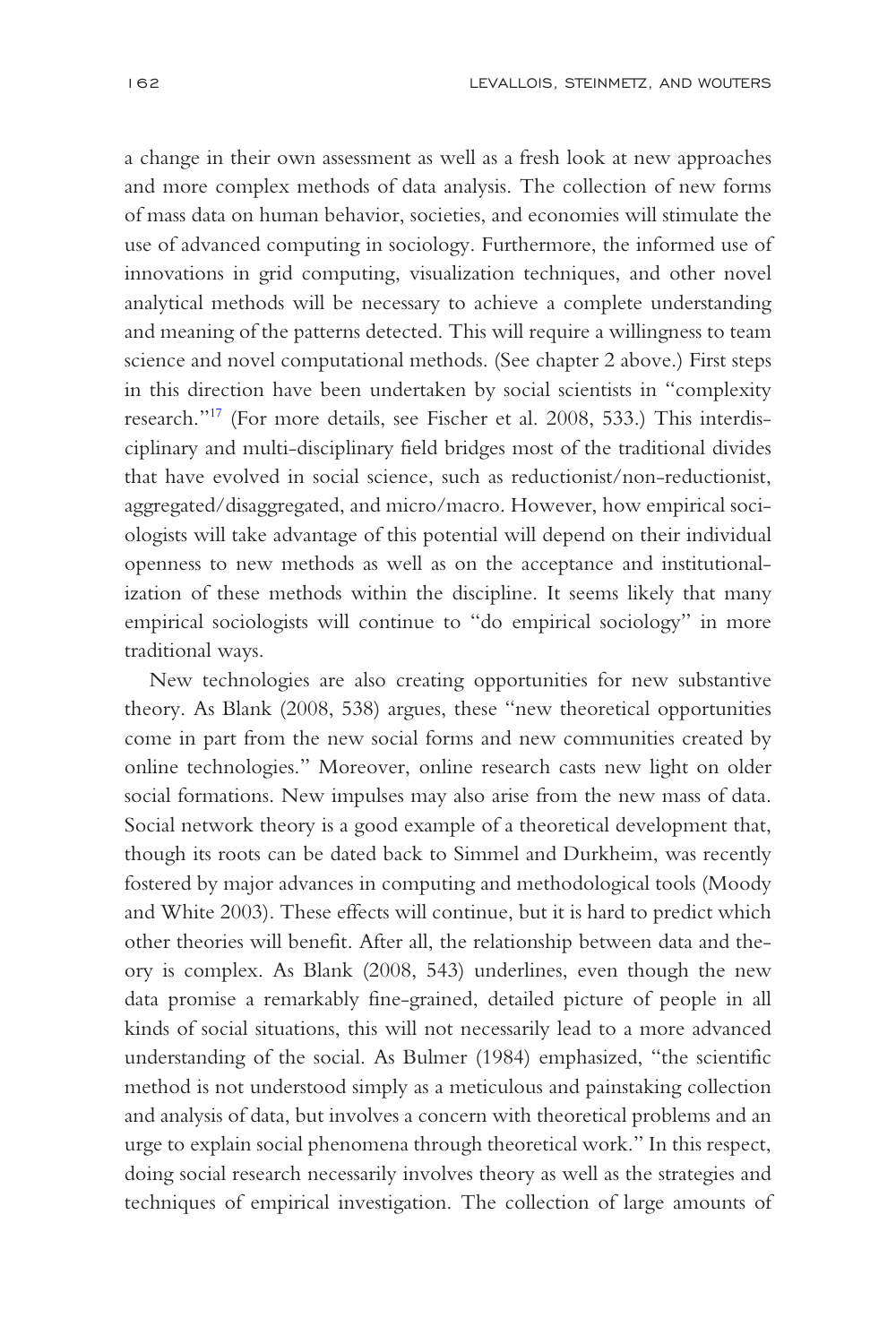data alone is not sufficient to guarantee useful research results explaining social phenomena.

# NEUROIMAGING DATA IN ECONOMICS

Neuroeconomics is an emerging subfield at the intersection of economics, biology and psychology. Concerned with the elucidation of the neural basis for decision making, it represents an effort to confront data and theories from different fields across the traditional border between natural and social science, displaying a degree of interdisciplinarity rarely witnessed before (Glimcher et al. 2008). Economics received a rather bad press after 2008 because it failed to foresee the global financial and economic crisis; it is even suspected of having played an initiating role in it. This has created a dispute about fundamentals within the field of economics itself. In a widely read essay on the collective failure of the economics profession to predict the financial crisis, Paul Krugman claimed that "economists, as a group, mistook beauty, clad in impressive-looking mathematics, for truth" (2009). Is this discussion comparable to the discussion within sociology? In other words, will new, neurologically plausible models, being considered more relevant due to their supposed proximity to "reality" or "truth," replace mathematical economics? Just as the traditional survey in empirical sociology is threatened by massive amounts of transactional data, traditional theoretical economics is challenged by a new type of empirical material. Neural data generated by neuroscientists in collaboration with psychologists and economists are increasingly accepted in publications with a bearing on economic decision making. To appreciate the meaning of this evolution, let us put this in historical perspective.

# THE EMPIRICAL TRADITION IN ECONOMICS: BACKGROUND

In the first three decades of the twentieth century, economics progressively abandoned all references to the biological sciences. This was part of a larger trend in the social sciences, partly inspired by the ambition for professional status on a par with the natural sciences. Culture was seen as independent from a biologically defined human nature. Analyses of cultural behavior were to be self-referential, without the need for physical or biological foundations. This development precluded the use of natural science data. Biometrics, psychophysiological measurements, and population censuses based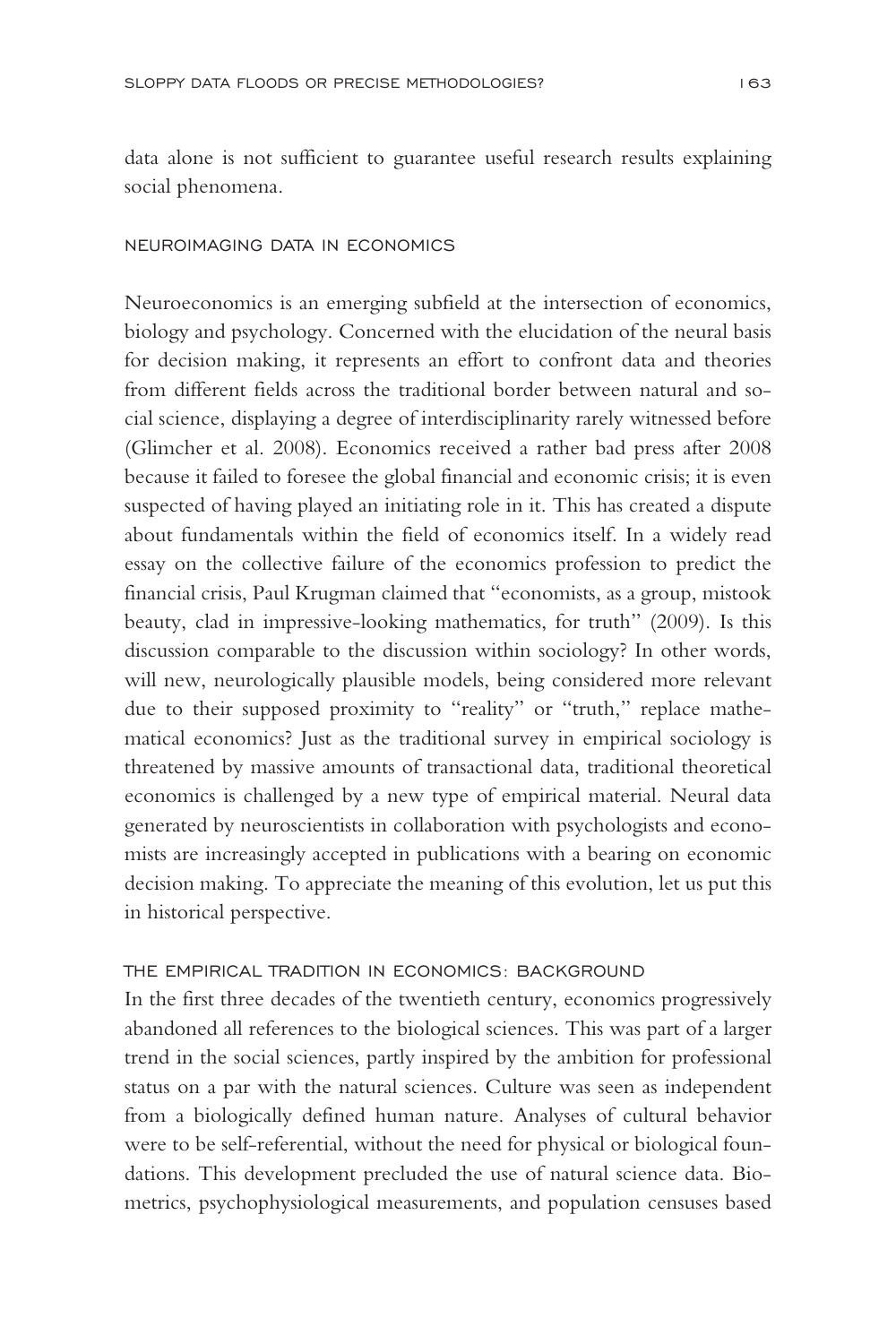on biologically inspired definitions all rapidly disappeared from economics. Henceforth, data in economics would be extracted from the body politic (Ross 1991; Degler 1991; Leonard 2005).

Indeed, in the 1930s, major economic datasets were created. Keynesianism provided the rationale for the development of national accounting, an information system collecting data on economic variables relevant for macro-policy. With the Great Depression and the transition to a war economy, it became central to the definition of an economist's job to collect, interpret, and predict figures of unemployment, inflation, or investment, all culminating in the measurement of the ultimate index of economic activity: Gross Domestic Product, measurement of which started during World War II in the United States and Great Britain (Mitra-Kahn 2011).

Although data exchange between economics and biology decreased strongly, biological concepts kept percolating through economics. Following Armen Alchian's article on economic natural selection (1950), the analogical comparison between economic competition and natural selection provided the foundations for evolutionary economics, which eventually became a major field in heterodox economics. Pursued in a different form, this analogy also inspired Chicagoan economics, analytically developed by George Stigler (1968) in a "survival principle" in industrial economics. These were mere analogies in the sense that no correlation with biological data was implied by the economic selection models. Only the logical structure of the model was explicitly transferred.

The 1970s saw the first cracks in this strict separation of social science data from biological data. In *Sociobiology: The New Synthesis*, the biologist Edward Wilson (1975) challenged evolutionary biology and social science to check their models and conclusions against the latest biological theories supported by new empirical findings. Provocatively, Wilson wrote that philosophers should revise all their conclusions on human nature, since the seat of their own mind was located in the brain—a biological organ under the influence of emotions. The controversy (the "sociobiology debate") ensuing thereafter in biology and in economics and the rest of the social sciences testified to a fundamental incommensurability between natural and social sciences: data drawn from the biological body could not legitimately inform the social or the cultural sciences. Genetic fitness, the biological variable postulated by the theories of social evolution developed in *Sociobiology*, did not feature in further investigations of economic behavior. However, the debate laid the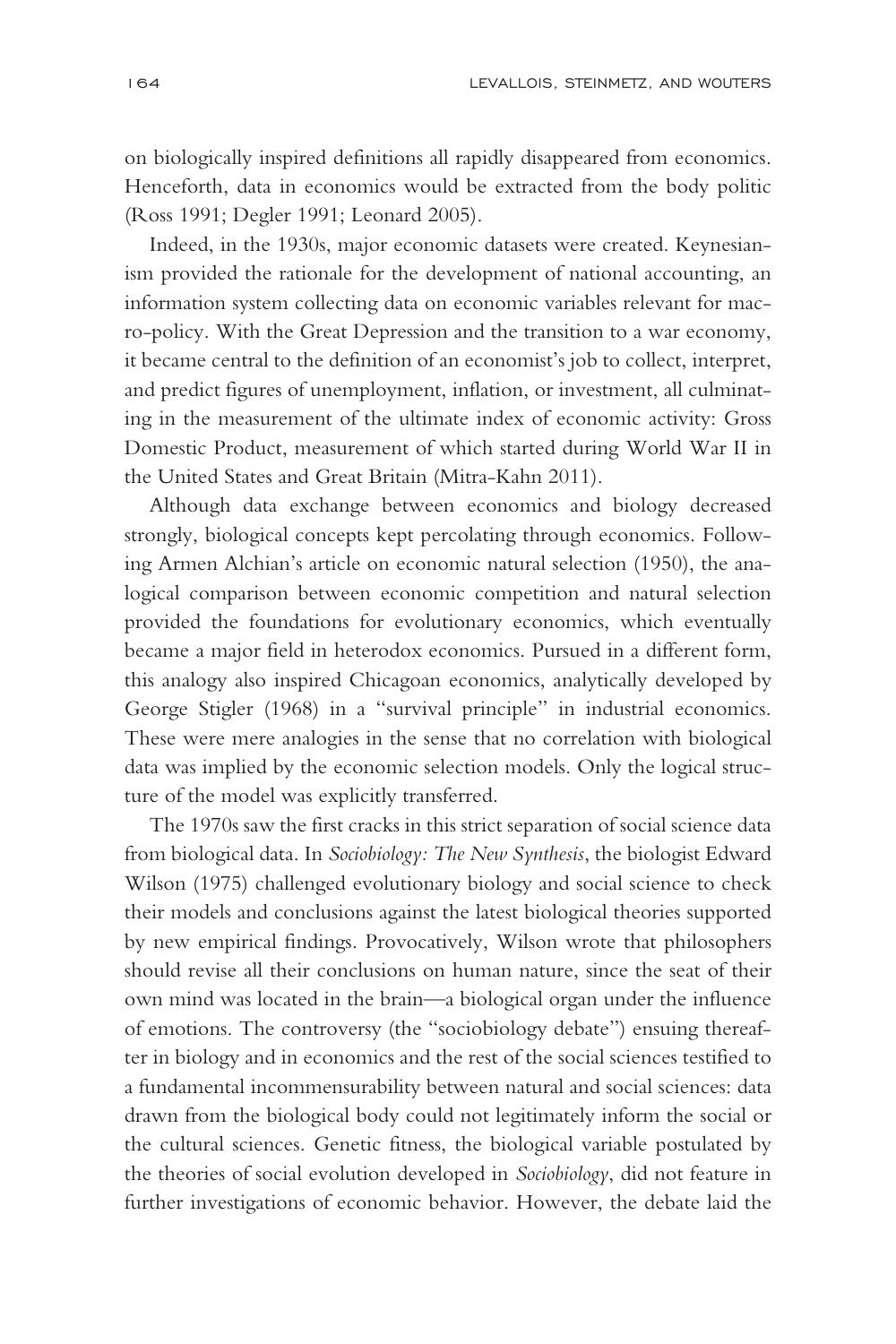foundations for a renewed interest in applying insights from the life sciences to understanding complex social behaviors in human societies. With neuroeconomics, biological (neural) data on human behavior eventually found a receptive audience in economics. A number of economists see neurological data as a potentially fatal threat to the fiction of *homo economicus*, the rational "utility maximizer" central to microeconomic theories. Neural data shows that individuals exhibit consistent biases in their choices. Humans are "hardwired" in a manner that seems to contradict the axioms of choice taken for granted in microeconomics and seems to suggest that advances in the science of decision making will come from experimental investigations in neurobiology rather than from mathematical refinements of the economic models based on the assumption of rational utility maximization.

# IS THERE A CRISIS, AND WHO IS AFFECTED?

The wealth of physiological data provided by functional magnetic resonance imaging (fMRI)—a brain imaging technology, developed in the late 1980s, that claims to allow visualization of how neural activity correlates with precise mental states (see Beaulieu 2000 for an analysis of these developments)—created considerable excitement among economists.18 Human subjects placed in a scanner can perform experiments similar to those usually conducted in a behavioral lab, such as an ultimatum game or an exercise in financial decision making, and their behavioral responses can be compared against the neural states recorded while the task is being performed. Data from such observations make it possible to supplement the verbal accounts of the subjects with an understanding of how their decisions are made at a subconscious level, beyond the reach of *post hoc* justifications by the subject. This empirical connection differs from the various Darwinist or organic analogies, which previously linked economics to biology. Results produced in experimental settings by neurobiologists inform economic models by replacing the usual normative sets of economic axioms with neurologically validated behavioral assumptions. This suggests that neuroeconomics might displace or even render irrelevant much of mainstream economic theorizing. In this regard, and in response to Krugman's criticism of mathematically oriented economics, some neuroeconomists believe that they can provide new economic models based on behavioral assumptions validated by neurological data. Whereas neoclassical economics postulates a chimerical utility maximizing individual, neuroeconomics would provide a "real" model of a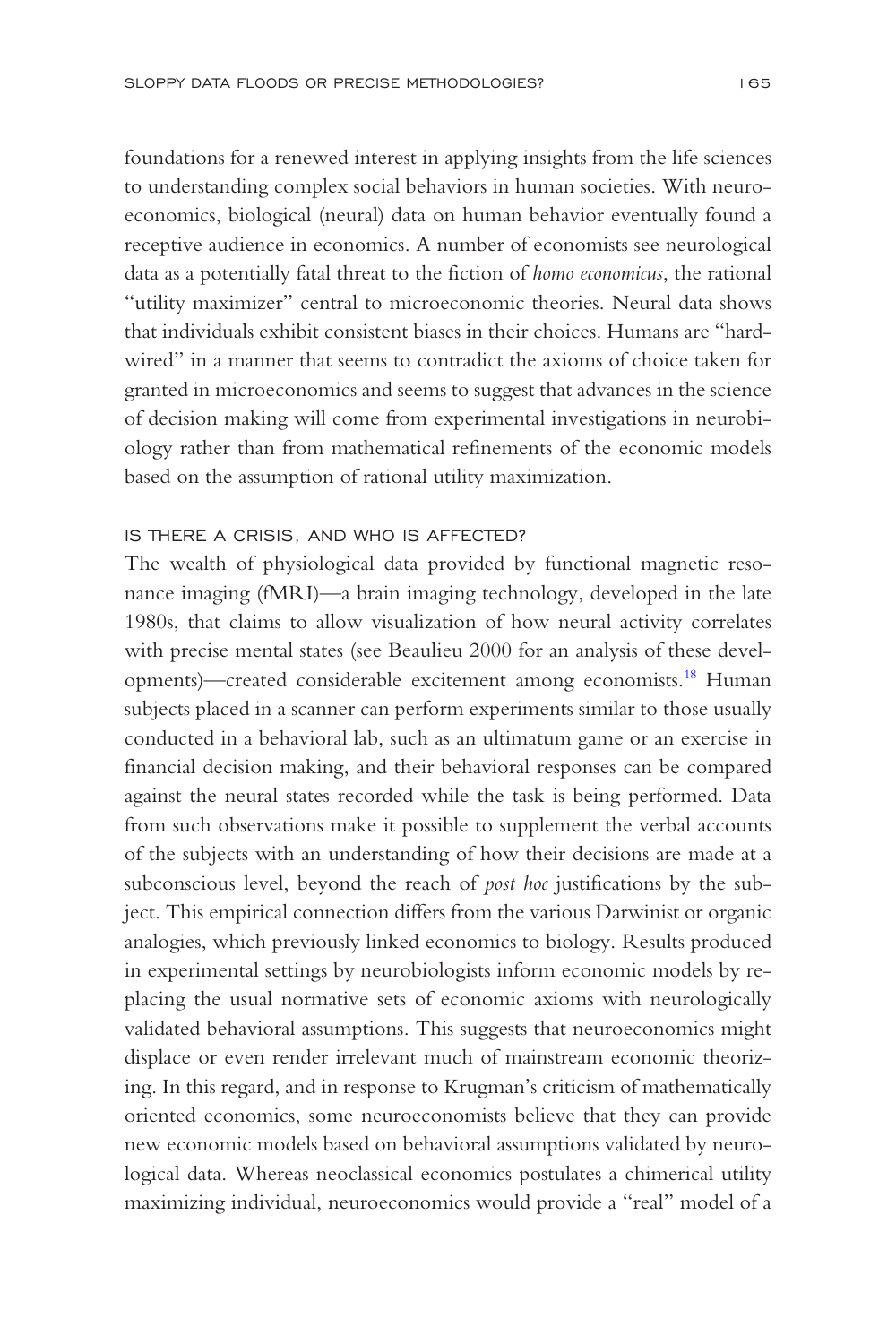decision maker based on the accumulation of empirical findings in cognitive neuroscience. We illustrate this with an example.

Alan Sanfey's 2003 paper "The neural basis of economic decision making in the ultimatum game" represents an empirical challenge to theoretical economics in several respects. Investigating a paradigm of behavioral game theory, it shows that even in a two-person simple game with monetary reward some participants display altruistic behavior whereas others enforce punishments (at a cost to themselves) when confronted with an unfair partner. These behaviors question the validity of neoclassical economic models based on the assumption of "the self-interested agent." The fMRI study confirms that specific brain areas are selectively activated if a certain type of behavior is displayed. For example, the rejection of an unfair offer is correlated with an activation of the anterior insula, which in previous studies had been associated with subjects experiencing feelings of disgust. This suggests that economic decision making can be associated with emotional states, and it further suggests an empirical research program in neurology concerned with interactions between emotional states and cognitive control. This would threaten the purely axiomatic study of decision making currently practiced in economics.

# HOW DID THE SCIENTIFIC COMMUNITY RESPOND?

Behavioral economists, whose research programs provide psychologically rich accounts of economic decision making, are among the most vocal promoters of neuroeconomics.19 They claim that, in addition to the psychological data gathered in behavioral experiments in labs, neurophysiological data challenge the ethereal theories of decision making developed by mainstream economics—theories built on axiomatic foundations. Psychological bias in decision making, such as framing or endowment, would have a demonstrable neural substrate, and the wiring of the brain does not allow for the perfect rationality postulated by neoclassical economists (Breiter et al. 2001; Knutson et al. 2008).

A manifesto by leading figures of behavioral economics argues that "feelings and thoughts *can* be measured directly now, because of recent breakthroughs in neuroscience," and that "if neural mechanisms do not always produce rational choice and judgment, the brain evidence has the *potential* to suggest better theory" (Camerer, Loewenstein, and Prelec 2004, 556). This challenge is fundamental. It would require economists to supplement their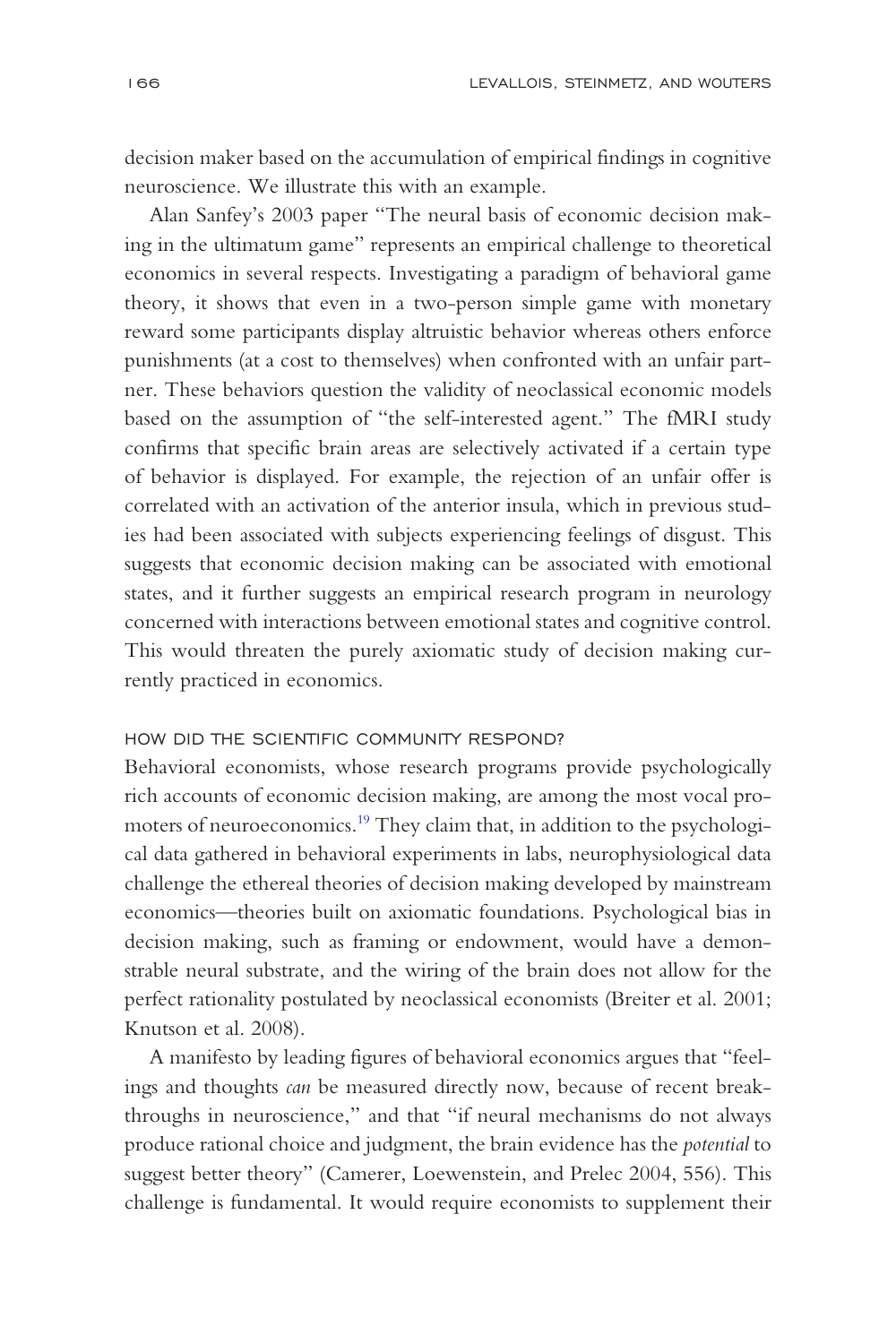methodology (consisting of axiomatic representations of choice, optimization techniques, and statistical analysis) with very different methods: behavioral experiments (which have already found their place in many economics departments) and the use of animal models, brain imaging, patient studies, and neuropharmacological experiments. That economists will abandon their core competence and convert en masse to biodata-collecting methodologies is improbable, however.

A recent counter-manifesto criticized the boldest claims of neuroeconomists. The economists Faruk Gul and Wolfgang Pesendorfer wrote a long defense of economics as traditionally practiced, denying the relevance of experimental neurological data to explain economic choices:

Economics and psychology address different questions, utilize different abstractions, and address different types of empirical evidence. Neuroscience evidence cannot refute economic models because the latter make no assumptions and draw no conclusions about the physiology of the brain. Conversely, brain science cannot revolutionize economics because the former has no vehicle for addressing the concerns of economics. We also argue that the methods of standard economics are much more flexible than it is assumed in the neuroeconomics critique and illustrate this with examples of how standard economics deals with inconsistent preferences, mistakes, and biases.  $(2008, 3)^{20}$ 

This argumentation for the separate and independent paths of academic fields rests on a combination of Samuelsonian and Friedmanian methodologies. According to the "revealed preference" theory, advocated by Paul Samuelson in *Foundations of Economic Analysis* (1947), economists have no concern for the psychological antecedents underlying an individual's choice. The task of economists consists of analyzing the market consequences of individual decisions to consume or produce, consequences interpretable in terms of changes in supply and demand schedules and price. In this economic framework, "utility maximization" is not a theoretical assumption that can be dismissed by scanning brains, since "the terms *utility maximization* and *choice* are synonymous" (Gul and Pesendorfer 2008, 7). In a way reminiscent of the behaviorist credo, Gul and Pesendorfer maintain that the only reasonable assumption is that individuals' observed choices are what they want most. This viewpoint precludes any refutation of such theories by neurocognitive data interpreted to disprove the assumption of maximizing behavior.

The second line of defense recalls Milton Friedman's (1953) famous proposal that models ("hypotheses") should be judged according to their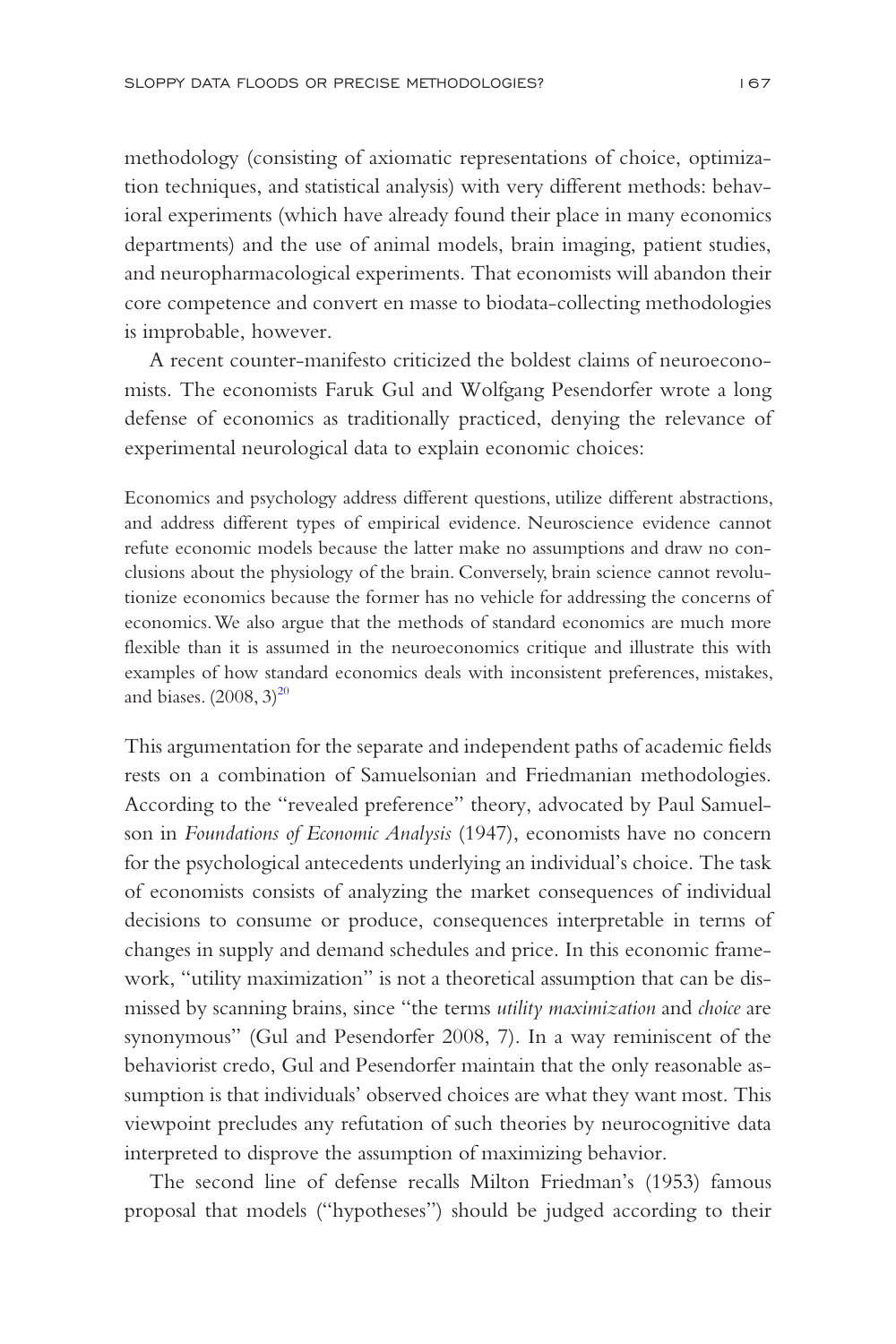fecundity and not according to the empirical validity of their assumptions. Following this line of reasoning, Gul and Pesendorfer argue that neuroeconomists are wrong-headed in their attempt to improve the validity of economic behavioral assumptions by experimental neuroscience data. Theories *are* abstractions, which implies that their merits cannot be judged on the basis of their fit with data which they were not designed to address. As long as economic theories are able to explain the relative welfare generated by different institutional arrangements, it is irrelevant how valid they are from a neurologic perspective.

#### WHAT ARE THE IMPLICATIONS FOR THE FIELD?

Both proponents and opponents of neuroeconomics foresee fundamental implications for economics. Yet an examination of the field and the literature in neuroeconomics suggests a much more conciliatory conclusion: that neuroeconomics seems to exemplify consilience, the "interlocking of causal explanations across disciplines" (Wilson 1998, 359). One discipline would not supersede others, rather, consilience is a state of interdisciplinarity in which disciplines evolve to become more compatible. The multiplication of neuroeconomics laboratories at major American universities suggests that this is an ongoing development. Economists are learning to collaborate in teams with psychologists and neuroscientists without renouncing their own theoretical frameworks. In these interdisciplinary teams, economists are valued for their understanding of the broad frameworks of expected utility and game theory, which introduce such concepts as Bayesian probability and strategic behavior to neuroscientists who work on models of decision making. Neuroscientists and psychologists, in their turn, provide expertise in experimental design and recording neural data associated with decisions made by subjects, while relating the theoretical variables in economic models to corresponding cognitive functions and their underlying physiological substrate. In this collaboration, a division of labor between economists and neuroscientists still exists, but they strive for theoretical and empirical coherence across disciplinary boundaries. Two examples will illustrate how neuroeconomics produces new empirical data and improves on existing biological and economic theories.

Paul Glimcher of New York University is a psychologist and neuroscientist specializing in the study of sensory perception (the visual pathway)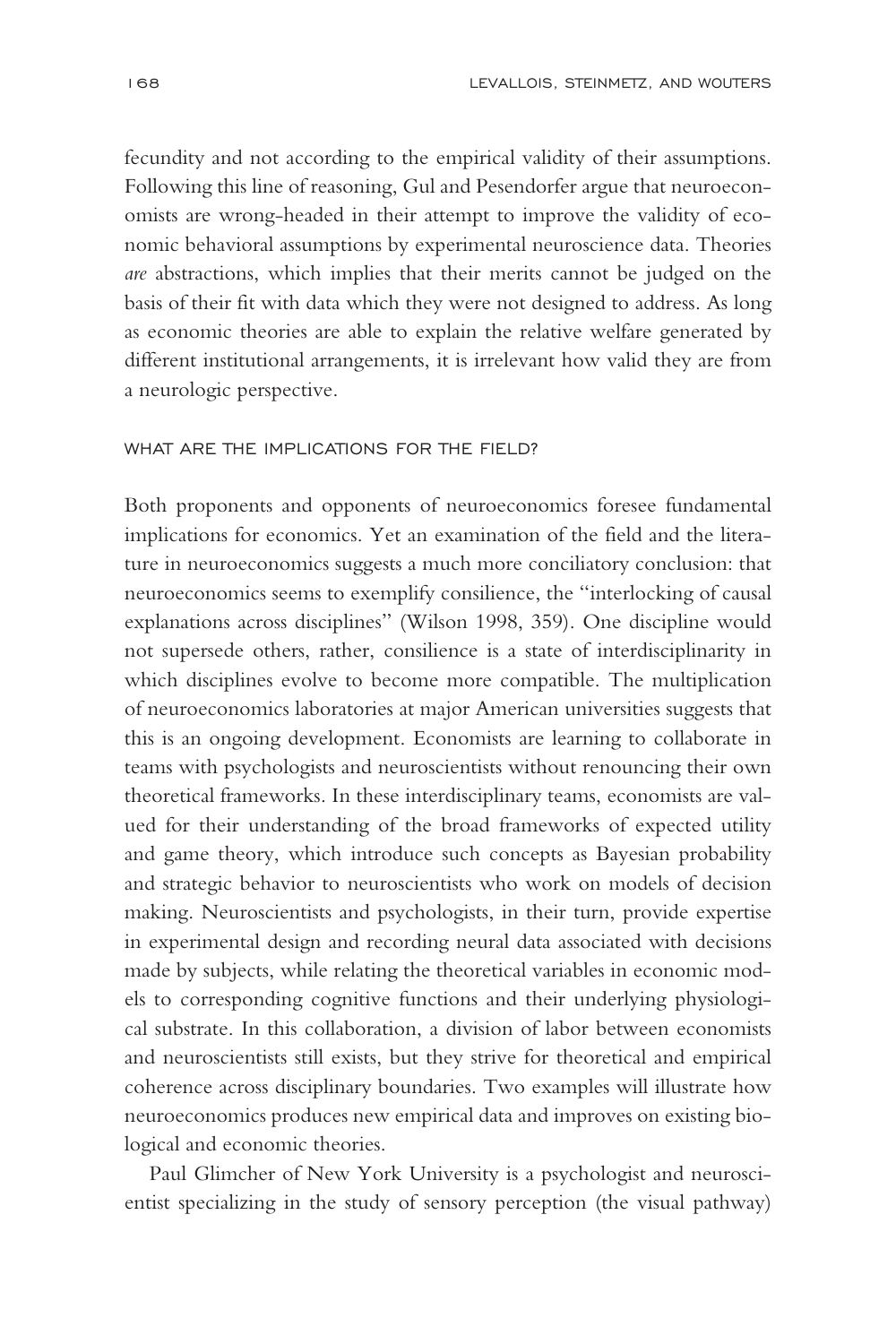and motor control. In the late 1990s, neuroscientists disagreed about the interpretation of the neural signals recorded in monkeys engaged in a visual task before movement was initiated. Were they signs of the monkey's *attention* to the visual cue, or did those neurons fire because of the monkey's *intention* to initiate a movement? On the basis of these experiments, neuroscientists could not decide between those competing hypotheses. Glimcher's intuition, formulated together with his postdoctoral student Michael Platt in a paper now widely credited for launching neuroeconomics, was that those neurons encoded variables related to the computational goal to be performed by the monkey. Following a Darwinian logic, Platt and Glimcher (1999) reasoned that the monkey's ultimate goal in the experiment was to maximize the juice reward. To achieve this, it is necessary for the monkey to keep track of at least two basic variables: the probability of certain visual cues to yield a reward and the amount of juice associated with a reward. Combined, these variables define the reward which the monkey can expect in the next sequence of the experiment. Manipulating these variables in the experiment confirmed that neurons localized in the region of interest fired in accordance with the reward the monkey could expect.

In this case, the economic theory of expected utility gave a meaning to the data gathered through neuroscientific experiments. More precisely, framing the problem in economic terms allowed the design of new hypotheses to account for a monkey's actions by introducing new variables (intensity and probability of reward) and a new conceptual apparatus (the theory of choice). This implies that the scenario of a clash between data from natural science and social theories might be ill-conceived. Neuroscience is an experimental science producing radically new data, which are in turn molded by theoretical frameworks. This predicts that economics might actually benefit from contact with empirical data about cognition and decision making. Glimcher's lab produced further results in this direction, using game theory to analyze neural activity in strategic decision making by monkeys and humans (Dorris and Glimcher 2004). In these new studies, innovation came less from the use of neural data to study economic choice than from the high yield of the economic theoretical framework used to interpret it: the concepts of mixed strategies and Nash equilibrium showed that random patterns of neuron firing in monkeys facing uncertain choices could be explained as an ordered and optimal response of the monkey's brain attempting to track the best available choice option. $^{21}$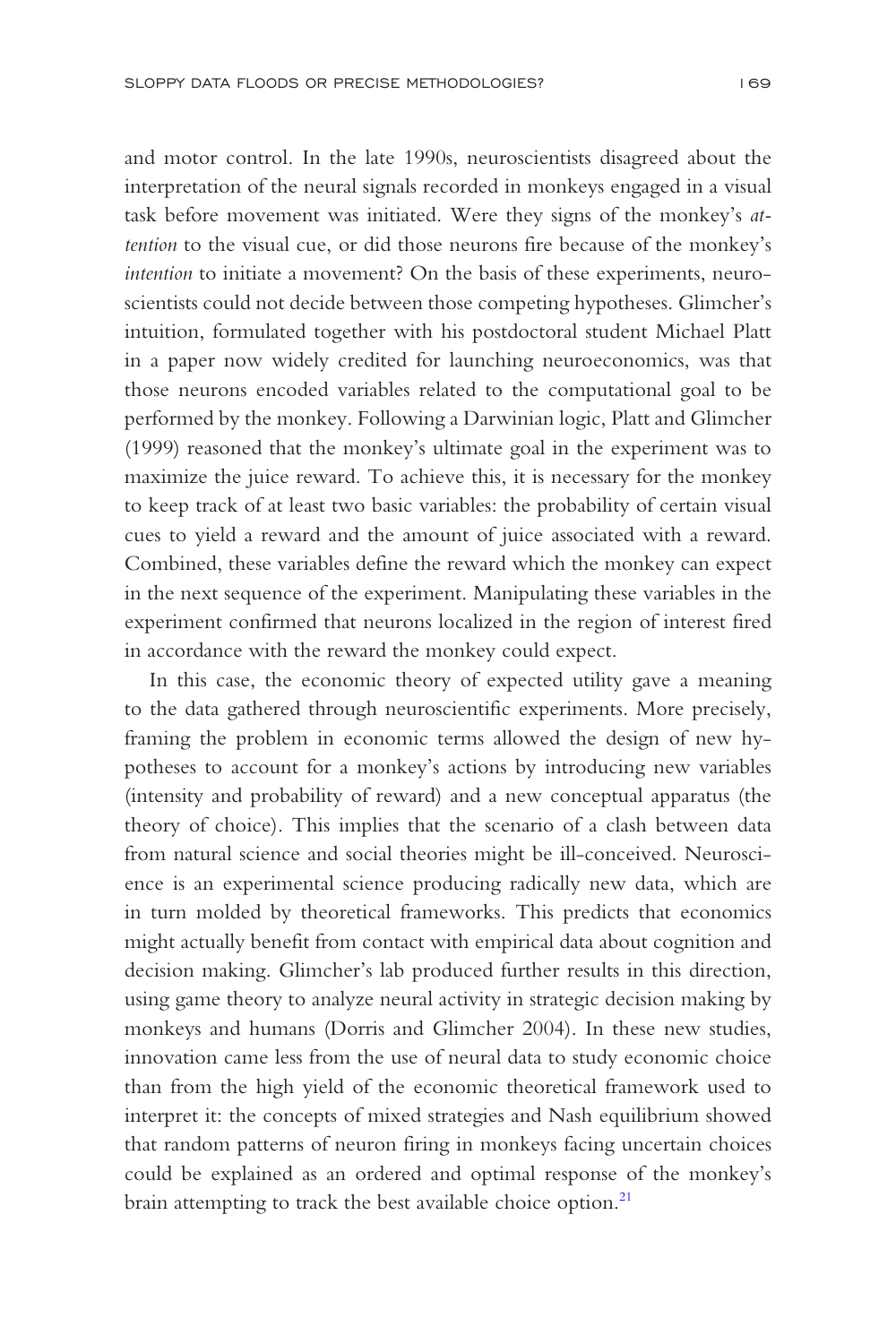This example is concerned with biologists benefiting from theoretical insights in economics. It might remain true, as Gul and Pesendorfer have argued, that economics can expect no benefit from imaging data provided by neuroscience. A recent paper, however, provides counterarguments to this proposition.

In a paper published in *Science* in 2009, four neuroeconomists at the California Institute of Technology, Ian Krajbich, Colin Camerer, John Ledyard, and Antonio Rangel, chose to attack the free-rider problem, one of the oldest problems in economics, from a new angle. The free-rider problem is the one faced by an individual who can choose to pay or not pay his part of a collective investment, given that the investment will benefit all individuals irrespective of his contributions. (In economic terminology, the investment is a "public good"; a typical example is national defense.) In this situation, models of rational economic decision making and experimental games show that individuals tend to understate their willingness to pay. Each individual prefers to "free ride." The line of reasoning behind this is that if the others pay for the investment, the individual will benefit from it anyway. The aggregation of the individual preferences leads to the suboptimal result that the funds needed to finance the investment are not raised.

This classic negative result in public economics can be much improved by recourse to neurological monitoring of individuals during the phase in which they declare their willingness to pay, Krajbich et al. explain. The individuals' brains are scanned while they choose to contribute to the investment or not, and this data is used to detect any discrepancy between their stated willingness to contribute and their actual desire to see the investment implemented. This is not merely an expensive form of lie detection—fMRI's performance in detecting free riders is just above random. It is the threat of being detected, and the associated monetary punishment, that deters individuals from lying about their real preferences. As it turns out, the social welfare achieved in the experiment corresponds to 93 percent of the optimal outcome. Nearly all of the socially desirable investments are chosen by the participants, versus the 23 percent usually obtained in classic experimental settings. This study demonstrates that economic theorizing and economic policy making are able to capitalize on biological data. In other words, not only can neurological data be used to test a model in social science; such data also can be integrated into the existing frameworks and can yield new results.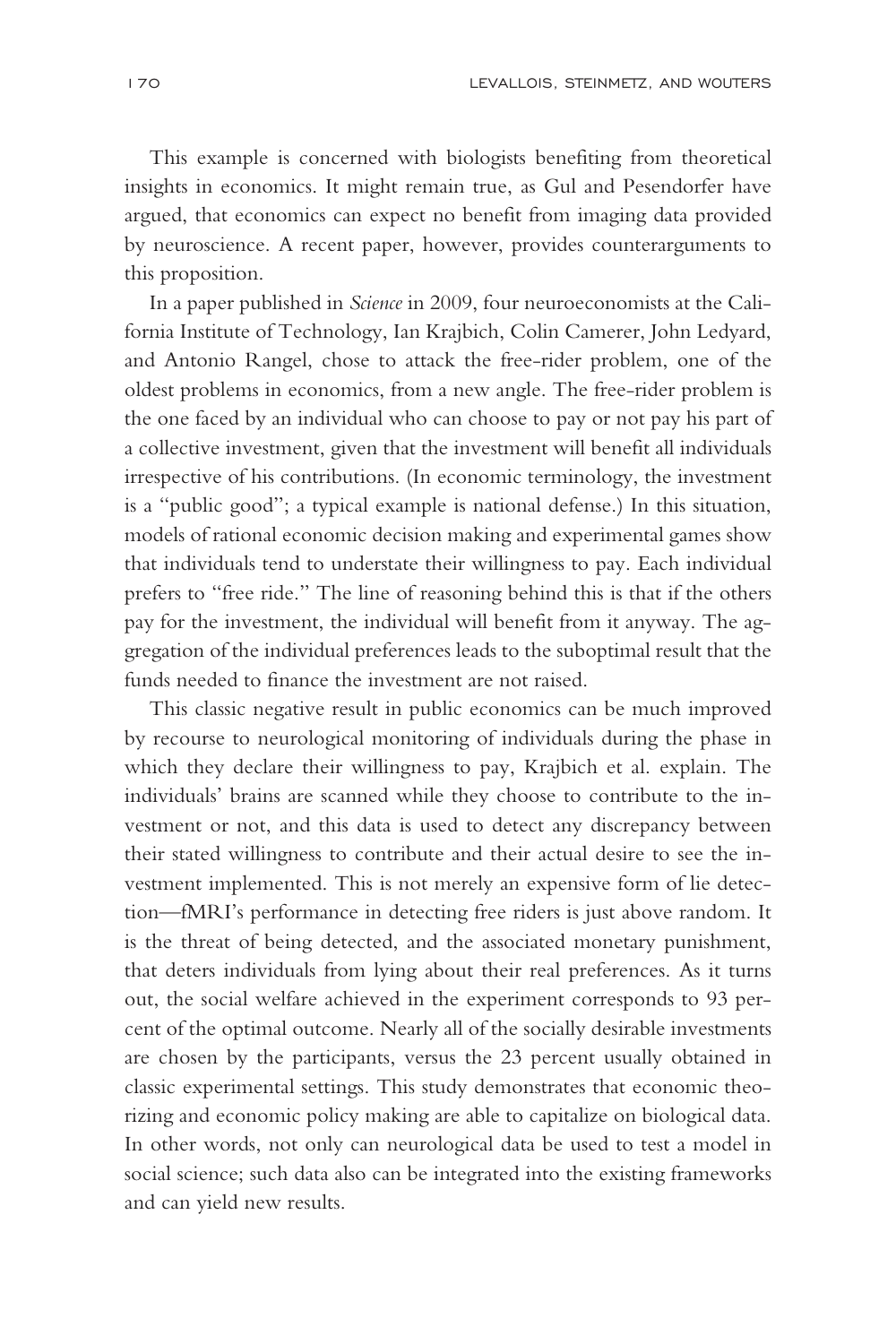Neuroeconomics invalidates the notion that the availability of new types of data will displace theoretical investigations and eventually render them obsolete. Datasets and theorizing do not displace each other, as in a zerosum game. Rather, what the interdisciplinary relationship between economics and biology demonstrates is that they tend to nurture each other. What are the practical implications for economics?

Traditional education in the framework of rational decision making is in high demand in cognitive neurosciences. Competing neurological hypotheses can be tested against economic theories of utility maximization, and the axiomatic formulation of a choice theory is already used with a comparable purpose: clarifying and selecting between competing neural models in systems neuroscience (Caplin and Dean 2008). The statistical skills of econometricians, where they have a certain comparative advantage, will also probably become valuable in the testing of models of choice. Should economists rejoice, and change none of their old habits? Probably not. The eruption of data of a radically new nature, generated in unfamiliar settings by practitioners outside economics, will demand from economists that they practice their skills in an interdisciplinary way—something they are notoriously poorly trained to do.

Economics, because of its relatively advanced formalism and the united methodological front displayed by its mainstream practitioners, has often demonstrated an overbearing attitude toward other social sciences. Biology has also been described by some economists as a field in which economic "imperialism" could be exerted (Hirshleifer 1985). If the economics profession accepts the possibility that an influential (and not necessarily competing) view of individuals' choices may come from neurobiology, the eruption of new data in neurobiology may discourage the use of confrontational metaphors. The blindness of the economics profession to any data not conforming to its mathematical models has been criticized recently, and calls have been made for more pluralistic methodological teaching within the field (Denis 2009). The emergence of neuroeconomics shows that openness to currents of thought and streams of data coming from outside of economics is certainly needed.

#### CONCLUSION: DATA CHALLENGES TO SOCIAL THEORY?

In this chapter we have explored the implications of the emergence of radically new data sources for scholarly research. We have compared two social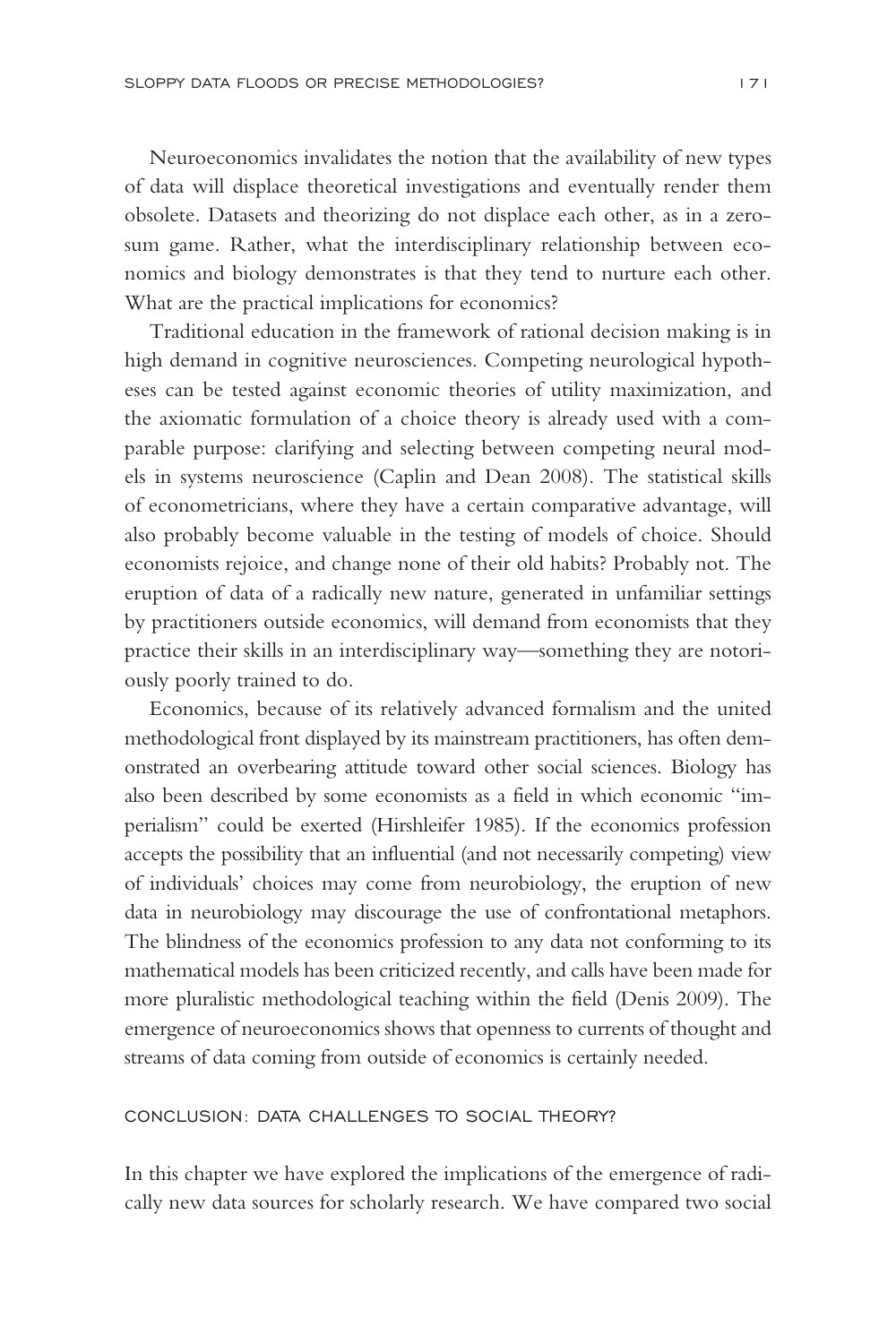science disciplines in which empirical research is seen as highly relevant to theoretical innovation: sociology and economics. We have discussed who has been making claims for the importance of new data sources, we have seen how different positions in both sociology and economics have been pitted against each other, and we have recognized areas of compromise and blurring of boundaries between different research styles and paradigms. In this final section, we compare the two case studies in more detail and relate them to the more general discussion about a "fourth research paradigm," which is supposed to underpin the initiatives in building infrastructures for e-science and e-research.

Perhaps our first conclusion should be that the hypothesis of the fourth research paradigm, taken literally as proposed in much of the scientific literature, is a simplification of a much more complex reality, and that it risks losing sight of important dimensions of scientific and scholarly work. This holds not only for the hyperbolic claims of journalists but also for the claims that underpin investment schemes for e-science and cloud computing infrastructures by commercial companies such as Microsoft, Amazon, and Google. To put it bluntly: If we take into account how new data sources have been implicated in empirical sociology and in economics, a straightforward shift from previous research paradigms to a novel "fourth paradigm" is improbable.

However, this does not mean that the claim that there is a fourth research paradigm is nonsensical or lacks veracity. It does represent a valid advocacy position. Basically, it is a form of standpoint epistemology that tries to shape the world to its ideal image. Both in sociology and in economics, datadriven research has taken on new forms that have become highly relevant to important areas of research. These forms do represent radical innovations in the field, but not quite in the way envisioned by proponents of the fourth research paradigm. Detailed study of these patterns of innovation actually yields more interesting results than the more abstract discussion about the future of e-research in general.

In both sociology and economics, novel data sources are exploited by relative outsiders. Commercial counterparts to academic sociology using powerful micro-level data sources not available to academics have emerged. In economics, innovation has come from the participation of biologists and neuroscientists with their neuroimaging instruments in the field of decision theory. It is a familiar pattern in the history of science that innovation is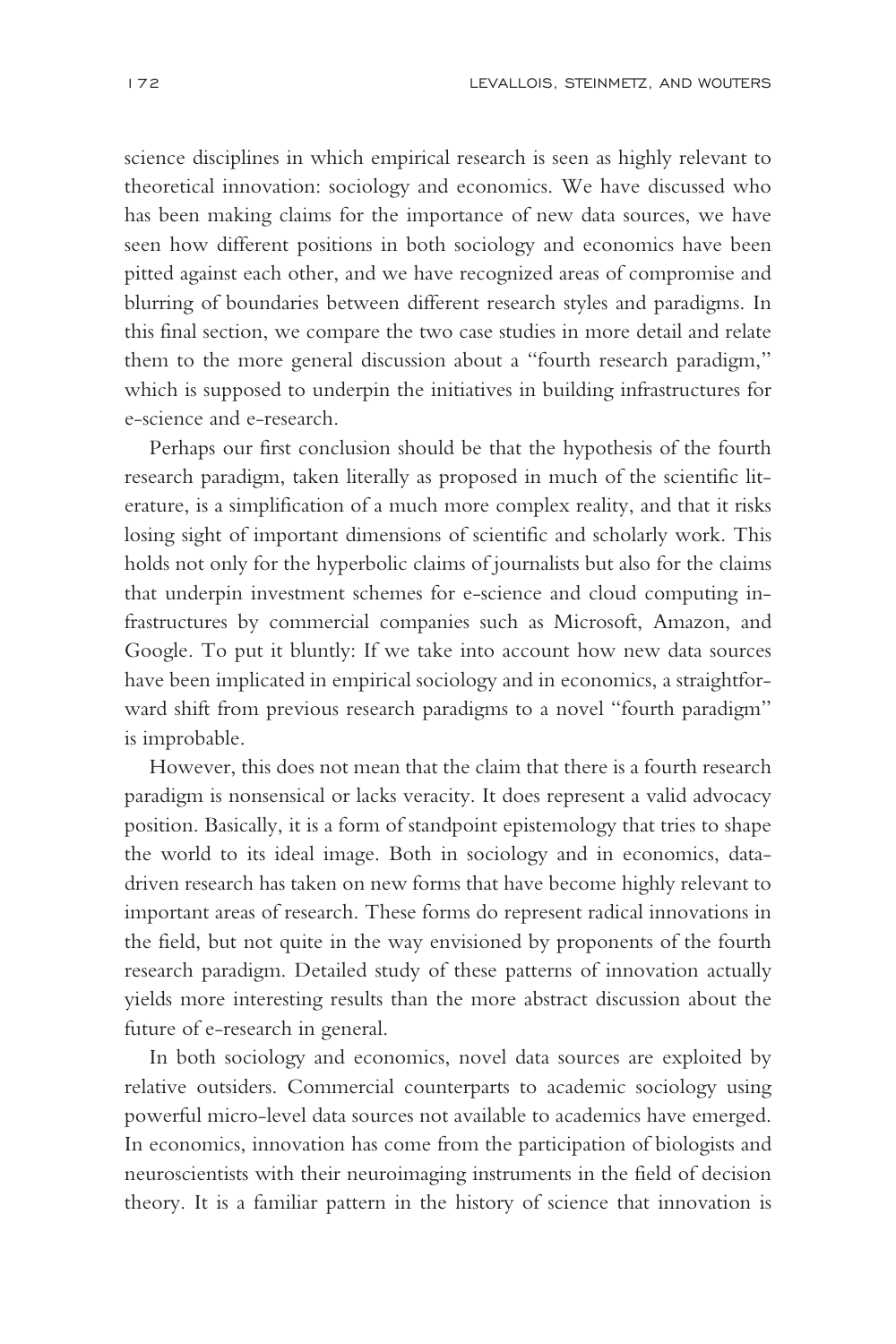fostered by outsiders and by the use of novel instrumentation. Less attention usually is paid to the specific forms of resistance within established scholarly communities. These strategies are quite relevant, though, because they shape the patterns of (inter)disciplinary development that inevitably ensue when new ideas invade a discipline.

In the case of sociology, we have recognized two different forms of resistance: denial of authority and assimilation. The first is evident in the claims that commercial forms of sociology, including market analysis within large companies and freely available social networking tools developed by commercial search engines, lack sophistication and rigor. Seen from the perspective of the methodological standards of the field, this is patently true. However, it remains to be seen whether this criticism will be able to counter the argument that the traditional standards are no longer valid owing to the very large scale of the new types of transactional data. We have also noted that the field of sociology has not yet taken up the challenge of processing geographical data. Since these data have been a staple of geography and some other fields, it will be interesting to see whether new forms of interdisciplinary work on the boundaries of these fields will provide new research methodologies for sociology in general.

Assimilation is a strategy employed by those social scientists who claim that the new data sources are not so new as to require special treatment. From this position, new data should, rather, be treated in the same way as other forms of data with which the field is already familiar. This is a pincer movement: if the data are included in the field's traditional data-processing routines, the methodological standards are also upheld as still highly relevant. An example of this strategy is the claim that having more transactional data does not necessarily mean that we understand more about the role of these transactions. That would require social theory, and theory does not emerge from the data. Although we would not want to claim that theory emerges from data, neither would we want to preclude the possibility that inductive theoretical innovation can happen on the basis of data exploration. Prescriptive methodological notions are usually not very good at capturing the myriad ways in which theories and data interact in daily sociological practice.

In the case of neuroeconomics, we have seen a somewhat different pattern. Though commercial sociology has not really bothered to attack academic sociology, neuroeconomists have staged a frontal assault on the central assumptions of the field of economics in their defense of brain research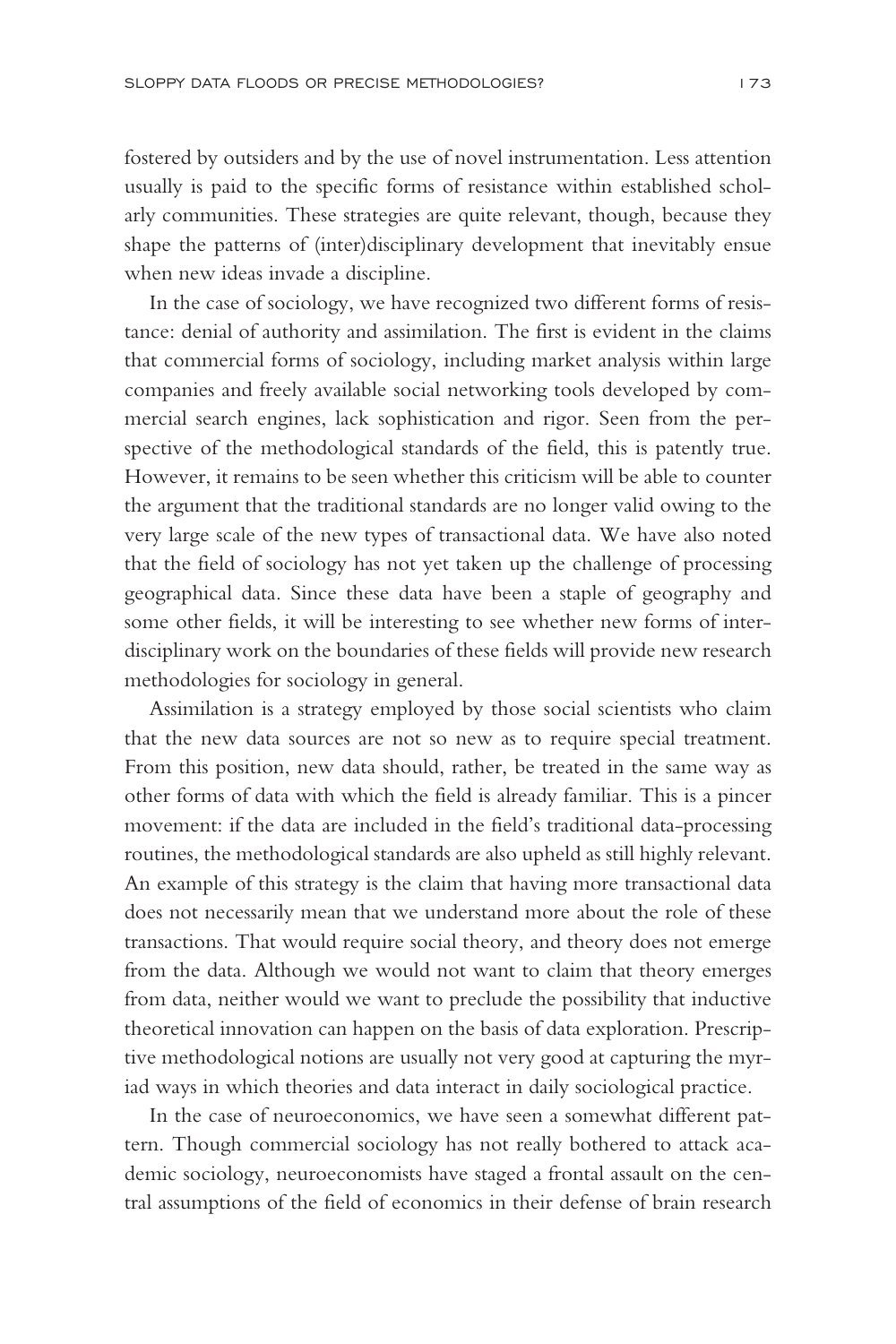as a basis for understanding economic decision making in particular and economic behavior in general. In particular, the popular notion of the rationally choosing human has been undermined by the demonstration of emotional factors, supposedly indicated by the activation of particular areas of the brain. In this case, the dominant defense strategy has been one of distancing the two domains from one another. We discussed how this was achieved in the claim that economic theory is indifferent to the neurological basis of decision making. It simply does not have anything to say about the biological basis of behavior, and it cannot be refuted by biological research results. In other words, the neuro-expertise is not disputed but is declared irrelevant. Here another approach in neuroeconomics is relevant, one more subtle than the frontal assault. As we have seen, one of the dominant research streams in neuroeconomics does not limit the validity of economic theory but extends its reach by reinterpreting neurological behavior into economic terms such as the maximizing of utility. Seen from this perspective, neural substrates are actually computing economic puzzles. This is an interesting epistemic move, since it aims to change the field of economics by extending its relevance to experiments and data that formerly were not subject to economic analysis.

To sum up, our analysis shows that traditional theories in social science are not doomed by the new data floods. Economics and sociology have a long tradition of dealing with large amounts of data and are too often portrayed as incapable, as if sociology could be reduced to Talcott Parsons' systems theory and as if economics consisted only of untested mathematical models. Both sciences actually have considerable expertise in dealing with extensive quantitative and qualitative data, as studies based on census data or the field of applied econometrics amply testify.

The history of economics in the postwar period epitomizes how social scientists' exclusive sense of identity led them to erect a strict boundary between their theories of social phenomena and (generic) data generated outside those boundaries. Many professional sociologists seem to appraise "commercially" collected transactional data in a similar way. Because those data were generated and processed outside of academia, without a theoretically guided research schema, they lack the sophistication that traditional sociology deems necessary. Not all social scientists, indeed not all sociologists, adopt such a defensive stance. For instance, management departments in business schools use their organic relationships with companies to get access to transactional data, then use those data for research in finance or marketing.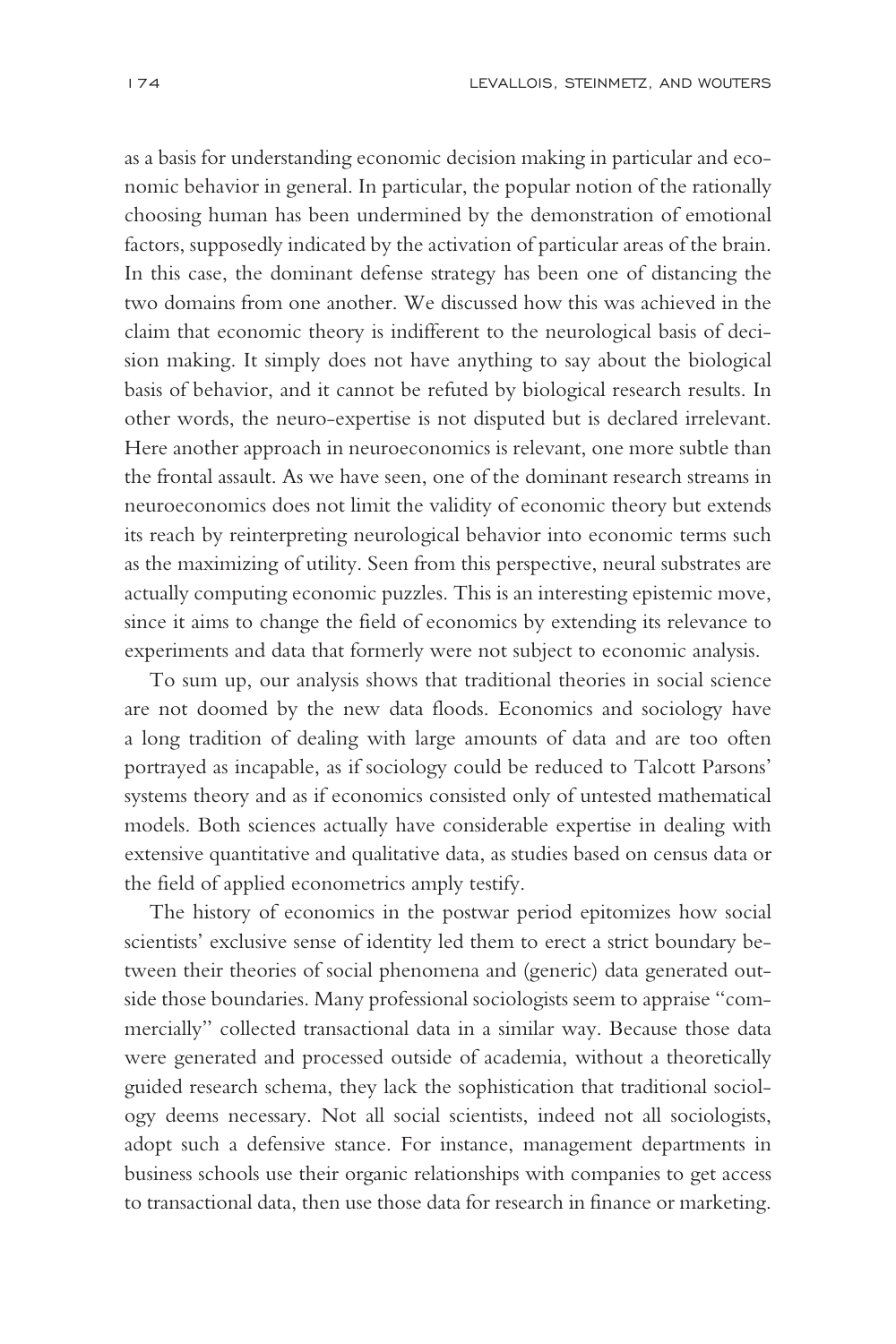Technological innovation might be a common factor behind the emergence of extremely large new datasets in different sciences, but the specific type of data produced should also be considered. (See chapter 7 below.) Transactional data are behavioral data of a particular kind: they provide information on the choices made by individuals in relation to other individuals. Whereas traditional sociology (and economics and other social sciences, for that matter) could safely treat each observation as independent from other observations, the point of networks is precisely that modification or suppression of a data point brings changes to the rest of the dataset. Analysis of datasets has already triggered the design of a new theoretical framework of interpretation within the thriving field of social network analysis. A similar conclusion can be drawn with regard to neural data in economics: they foster the development of a behavioral type of economic theorizing in a way that contradicts the picture of a passive landscape of theories overpowered by data.

Finally, the methodological toolkit of the social sciences continues to be transformed and enriched by the eruption of new forms of data. Therefore, we can expect lively theoretical work rather than the demise of social theory. This may go together with an intricate re-drawing of boundaries between approaches within fields and between fields. Moreover, it may result in the splitting of fields (e.g., academic versus commercial sociology) or in the merging of fields (e.g., primatology and economics). Rather than the emergence of a robust fourth paradigm, we are witnessing a myriad of knowledge "patchworks," partly overlapping, and partly contradictory, which are becoming more complicated rather than less so. Having more data may or may not lead to more knowledge, but it certainly leads to a need for more theoretical constructs with which to analyze those data.

#### NOTES

1. The Sloan Digital Sky Survey (http://www.sdss.org/) laid the foundation for this infrastructure. Examples of publicly available results are Microsoft's World Wide Telescope (at http://www.worldwidetelescope.org) and Google Sky (at http:// www.google.com).

2. For responses to Savage and Burrows, see the *European Journal of Social Theory*, *Sociology*, *Cultural Sociology.* For responses to Anderson by Kevin Kelly, Daniel Hillis, and others, see http://www.edge.org/discourse/the\_end\_of\_theory.html.

3. Quantitative methods are concerned with attempts to quantify social phenomena and to collect and analyze numerical data. Common tools include surveys,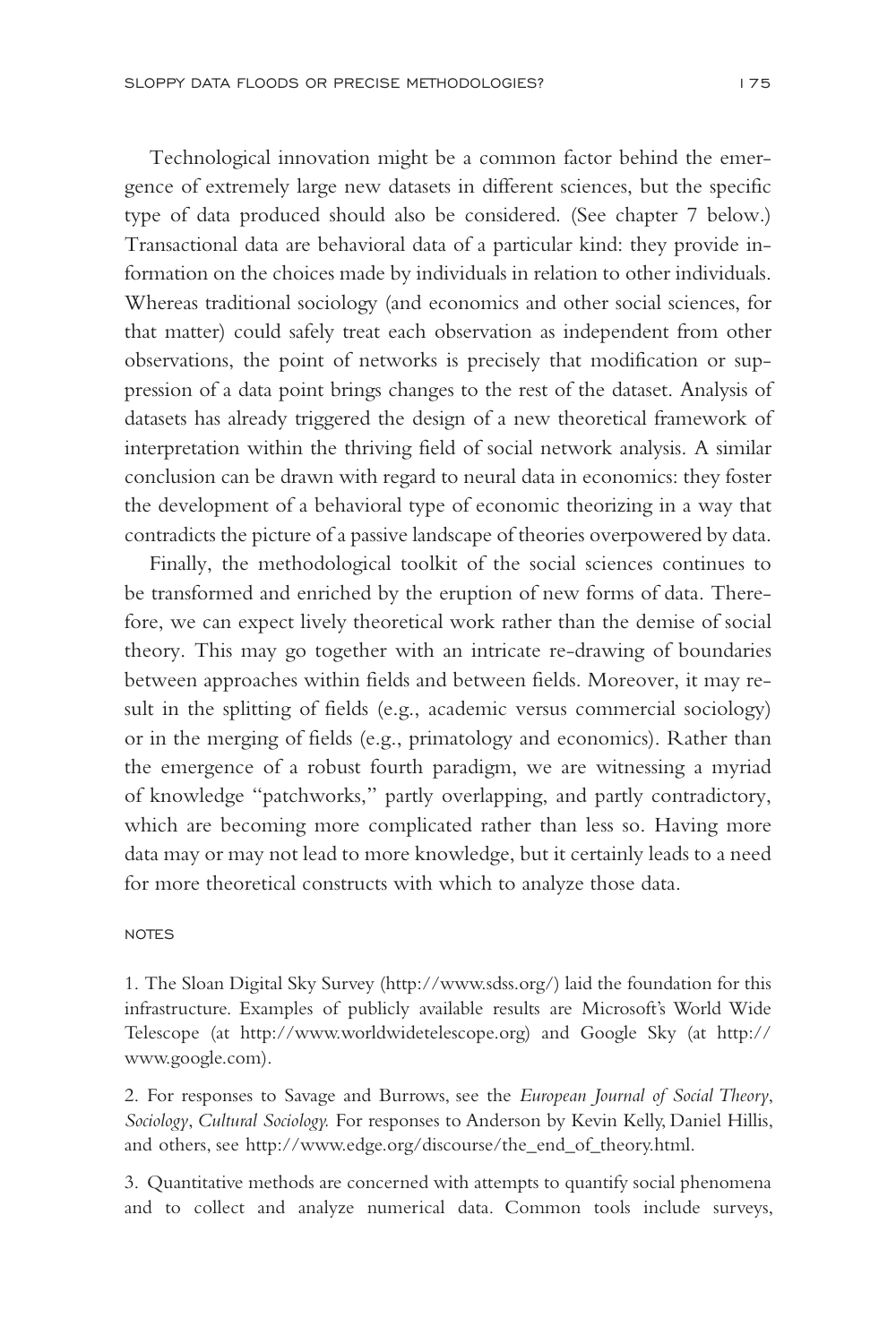questionnaires, and secondary analysis of statistical data. Qualitative methods, on the other hand, are more concerned with understanding the meaning of social phenomena. Therefore, they emphasize personal experiences and interpretation over quantification. Commonly used tools include focus groups, participant observation, and the in-depth interview.

4. Particularly in the United States, the positivist tradition remains ubiquitous in sociology. The discipline's two most cited journals, the *American Journal of Sociology* and the *American Sociological Review*, primarily publish research in the positivist tradition. The *British Journal of Sociology*, in contrast, publishes primarily non-positivist articles.

5. Survey research and the collection of micro-economic and transactional data to build government and private statistical databases are the main forms of research in this tradition of empirical sociology.

6. A good example is the development of the deutsche Universitätsstatistik, which is associated with Herman Conring and Gottfried Achenwall (Schnell et al. 1995).

7. The Chicago School's studies in urban sociology emphasized two other kinds of "empirical" research: fieldwork and ethnographic work, which remained dominant methodologies in American sociology until the 1940s (Park, Burgess, and McKenzie 1925; Thomas and Znaniecki 1920; Coulon 2004).

8. The amount of digital information created, captured, and replicated worldwide in 2007 was  $2.25 \times 1,021$  bits—about 281 exabytes, or 281 billion gigabytes (Gantz et al. 2008). The term *transactional data* covers all sorts of records collected routinely by public and private organizations, such as the duration of a communication between two mobile phone users by their respective companies, or the kind of information collected by cookies installed on the computer of visitors to a website.

9. However, Savage and Burrows don't intend that the sample survey become obsolete. They note that in some areas it will continue to be a central research tool because of the limits of transactional data (2007, 892).

10. This also holds for ethical concerns about anonymity and confidentiality.

11. With this suggestion Savage and Burrows do not mean to sell the sociological soul to the devil of market research. Rather, they emphasize that an involvement with such technical innovations entails reflecting on the methods of such powerful commercial agents and engaging with them in "public sociology."

12. The Internet has become a heavily studied subject on its own, as various sociological conference series testify.

13. See the Social Sciences Week Blog (hosted by the Social Science Information Gateway, and ended in July of 2005), which reflects on changes triggered by technical innovations in sociology.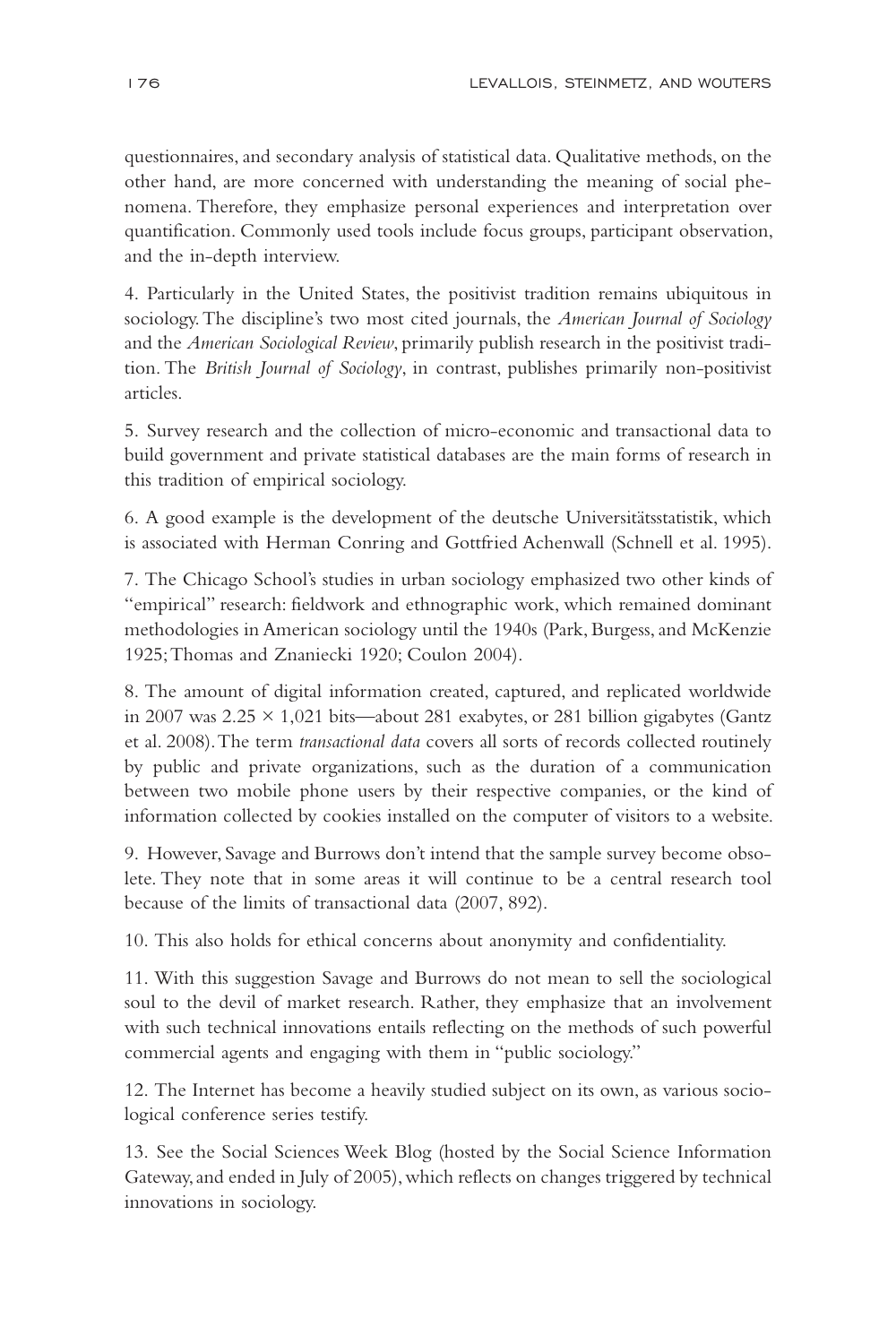14. With the advent of computer-assisted survey information collection (CASIC) in the 1980s, and particularly with the expansion of Web-based surveys in the late 1990s, technology revolutionized data collection.

15. In this context, it has also been noted that an engagement with commercial sociology is difficult because market-research agencies are often reluctant to provide detailed insights into their methodological applications (Danielsson 2004).

16. The subtitle of the theme of the American Sociological Association's 100th annual meeting, held in 2005, was "Accounting for the Rising and Declining Significance of Sociology."

17. The term *Complex Systems* (CS) denotes an interdisciplinary research methodology currently in favor in the social sciences and elsewhere. CS research originated from physics and nonlinear systems some decades ago. Its models soon permeated such distant fields as economics, political science, and (more recently) sociology. In social systems, the essence of CS is the characterization of the distributed dynamics of how the interaction of many actors and variables leads to predictable phenomena, which often involve hierarchy, emergence, dynamic structures, and large-scale transitions.

18. Functional magnetic-resonance imaging is the technology often singled out in presentations of neuroeconomics, but a variety of other recording techniques are also used, among them electroencephalograms and magnetoencephalograms, cell recordings, and endocrinological measurements.

19. Daniel Kahneman, the founder of behavioral economics and a co-recipient of the Nobel Prize in Economics in 2002, was recently invited to receive a doctorate *honoris causa* from Erasmus University Rotterdam. When evoking the future of his research program, Kahneman singled out neuroeconomics as a promising venture.

20. Gul and Pesendorfer 2008 circulated as a working paper for three years before appearing in print in a volume presenting a collection of the reactions it generated (Caplin and Schotter 2008).

21. A Nash equilibrium is a state of equilibrium reached when each player knows that each other player will also play his best strategy and thus no player has any incentive left to deviate from his best strategy.

#### REFERENCES

Acker, Joan. 2005. Comment on Burawoy on public sociology. *Critical Sociology* 31: 327–331.

Adkins, Lisa, and Celia Lury. 2009. Introduction: What is empirical? *European Journal of Social Theory* 12 (1): 5–20.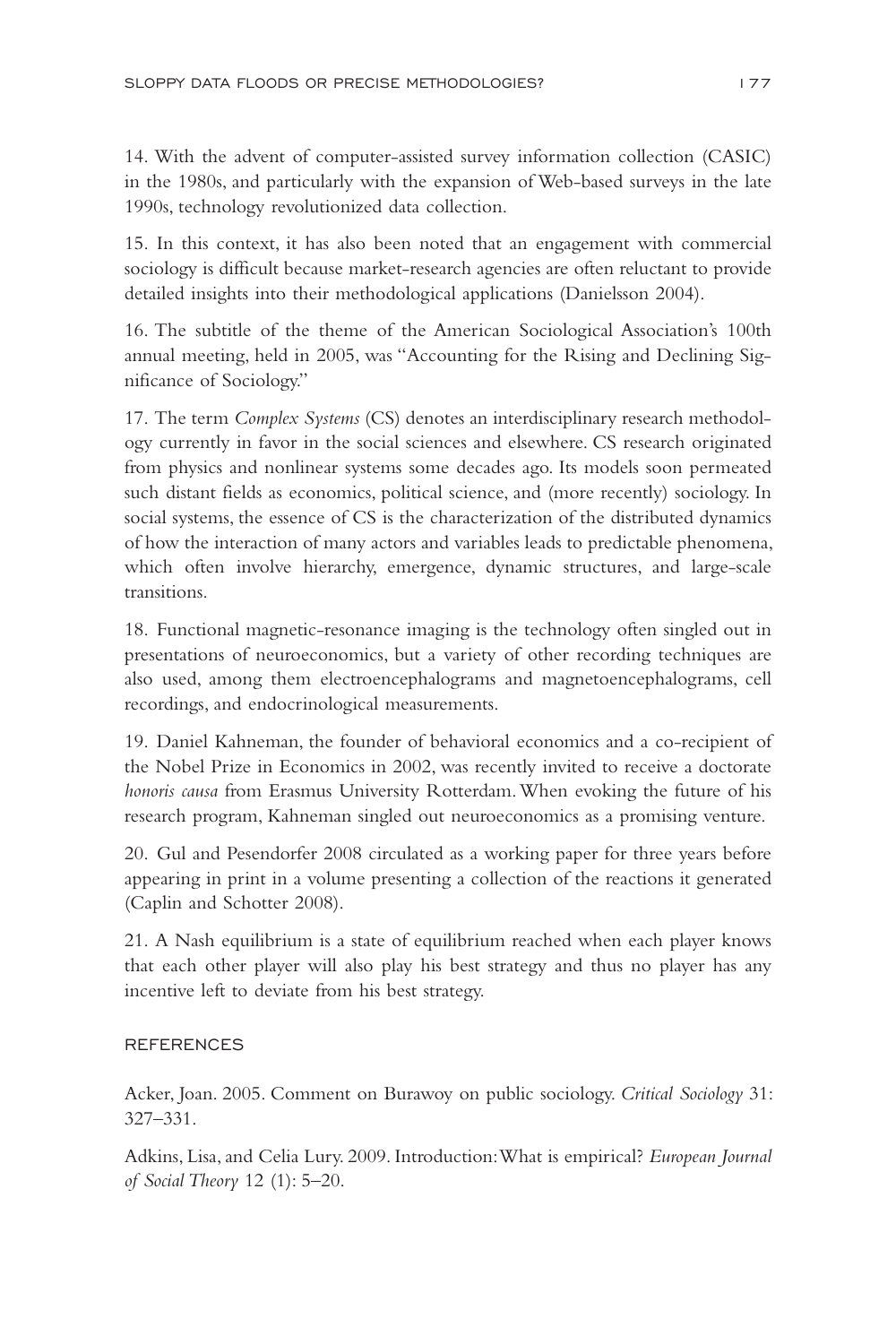Alchian, Armen A. 1950. Uncertainty, evolution and economic theory. *Journal of Political Economy* 58 (3): 211–221.

Anderson, Chris. 2008. The end of theory: The data deluge makes the scientific method obsolete. *Wired*, July 16.

Aronowitz, Stanley. 2005. Comments on Michael Burawoy's "The critical turn to public sociology. *Critical Sociology* 31: 333–338.

Beaulieu, Anne. 2000. *The Space inside the Skull: Digital Representations, Brain Mapping and Cognitive Neuroscience in the Decade of the Brain*. PhD diss., University of Amsterdam.

Bell, Gordon, Tony Hey, and Alex Szalay. 2009. Computer science: Beyond the data deluge. *Science* 323 (5919): 1297–1298.

Berger, Peter. 2002. What happened to sociology? *First Things (New York, N.Y.)* 126: 27–29.

Bethlehem, Jelke. 2009. The rise of survey sampling. Discussion Paper 09015, Statistics Netherlands.

Blank, Grant. 2008. Online research methods and social theory. In *The Sage Handbook of Online Research Methods*, ed. N. Fielding, R. Lee, and G. Blank. Sage.

Breiter, Hans C., Itzhak Aharon, Daniel Kahneman, Anders Dale, and Peter Shizgal. 2001. Functional imaging of neural responses to expectancy and experience of monetary gains and losses. *Neuron* 30 (2): 619–639.

Brunt, Liam. 2001. The advent of the sample survey in social sciences. *Statistician* 50 (2): 179–189.

Bulmer, Martin. 1984. *Sociological Research Methods: An Introduction*, second edition Macmillan.

Bulmer, Martin, Kevin Bales, and Kathryn Kish Sklar, eds. 1991. *The Social Survey in Historical Perspective 1880–1940*. Cambridge University Press.

Burawoy, Michael. 2004. Public sociologies: Contradictions, dilemmas and possibilities. *Social Forces* 82: 1603–1618.

Camerer, Colin, George Loewenstein, and Drazen Prelec. 2004. Neuroeconomics: Why economics needs brains. *Scandinavian Journal of Economics* 106: 555–579.

Caplin, Andrew, and Mark Dean. 2008. Dopamine, reward prediction error, and economics. *Quarterly Journal of Economics* 123 (2): 663–701.

Caplin, Andrew, and Andrew Schotter, eds. 2008. *Foundations of Positive and Normative Economics*. Oxford University Press.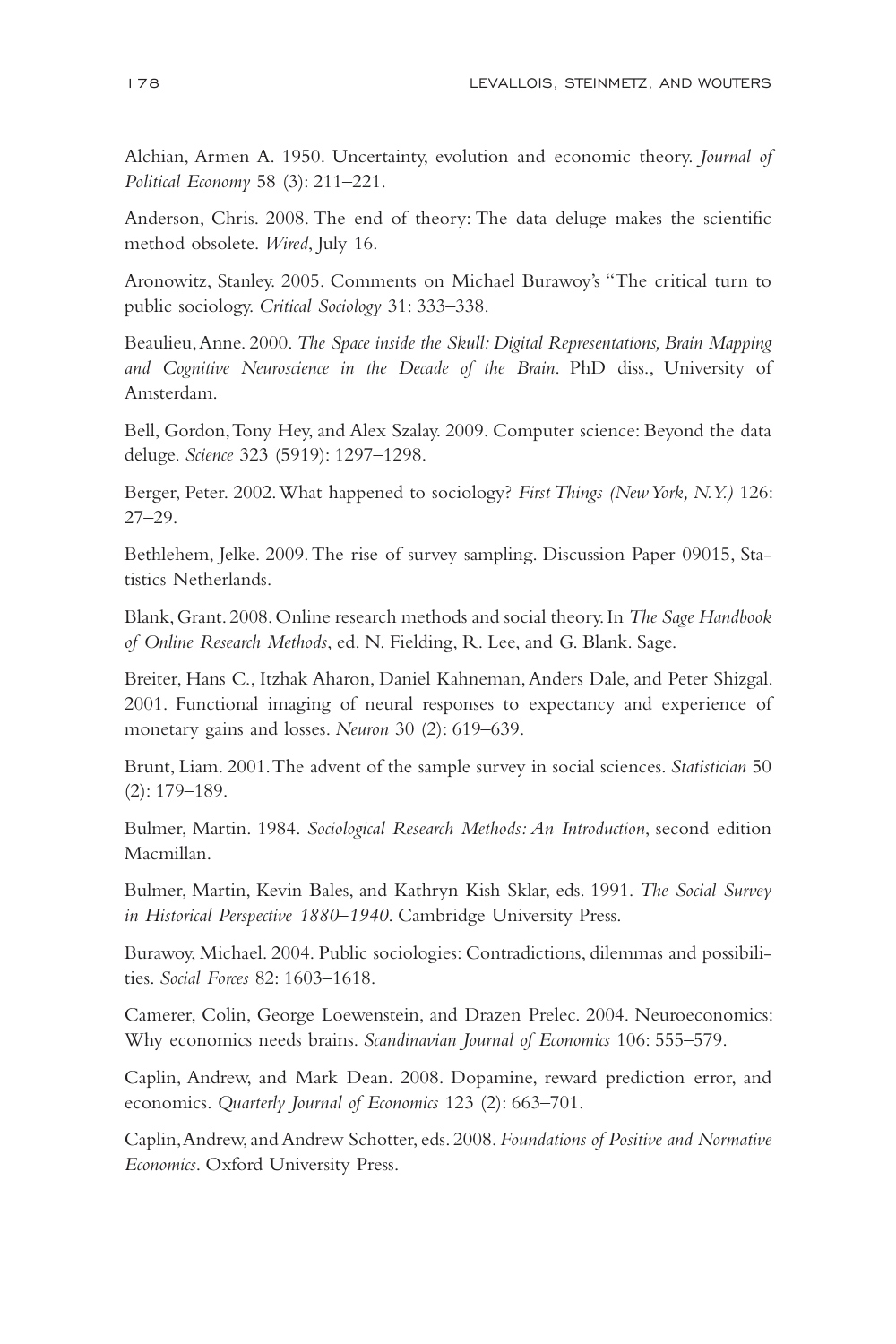Clough, Patricia. 2009. The new empiricism: Affect and social method. *European Journal of Social Theory* 12 (1): 43–61.

Cole, Stephen, ed. 2001. *What's Wrong with Sociology?* Transaction.

Comte, Auguste. 1848. *Discours sur l'ensemble du positivisme*. Mathias. Translated as *General View of Positivism* (Trubner, 1865).

Coulon, Alain. 2004. *L'Ecole de Chicago*. Que Sais-Je?

Couper, Mick. 2000. Web surveys: A review of issues and approaches. *Public Opinion Quarterly* 64: 464–481.

Crompton, Rosemary. 2008. Forty years of sociology: Some comments. *Sociology* 42 (6): 1218–1227.

Danielsson, Stig. 2004. "The propensity score and estimation in nonrandom surveys: An overview." Department of Statistics, University of Linköping; *Report no. 18 from the project Modern statistical survey methods* (available at http://www.statistics.su.se).

Degler, Carl. 1991. *In Search of Human Nature: The Decline and Revival of Darwinism in American Social Thought*. Oxford University Press.

Denis, Andy. 2009. Editorial: Pluralism in economics education. *International Review of Economics Education* 8 (2): 6–22.

Diekmann, Andreas. 2008. *Empirische Sozialforschung: Grundlagen, Methoden, Anwendungen*. Rowohlt.

Dorris, Michael, and Paul Glimcher. 2004. Activity in posterior parietal cortex is correlated with the relative subjective desirability of action. *Neuron* 44: 365–378.

Durkheim, Emile. 1895. *Les règles de la méthode sociologique*. Félix Alcan.

Esping-Anderson, Gøsta. 2000. Two societies, one sociology, and no theory. *British Journal of Sociology* 51 (1): 59–77.

Fischer, Michael, Stephen Lyon, and David Zeitlyn. 2008. The Internet and the future of social science research. In *The Sage Handbook of Online Research Methods*, ed. N. Fielding, R. Lee, and G. Blank. Sage.

Fricker, Ronald, and Matthias Schonlau. 2002. Advantages and disadvantages of Internet research surveys: Evidence from the literature. *Field Methods* 14: 347–367.

Friedman, Milton. 1953. *Essays in Positive Economics*. University of Chicago Press.

Gantz, John, Christopher Chute, Alex Manfrediz, Stephen Minton, David Reinsel, Wolfgang Schlichting, and Anna Toncheva. 2008. The Diverse and Exploding Digital Universe: An Updated Forecast of Worldwide Information Growth through 2011. IDC White Paper (available at http://www.emc.com).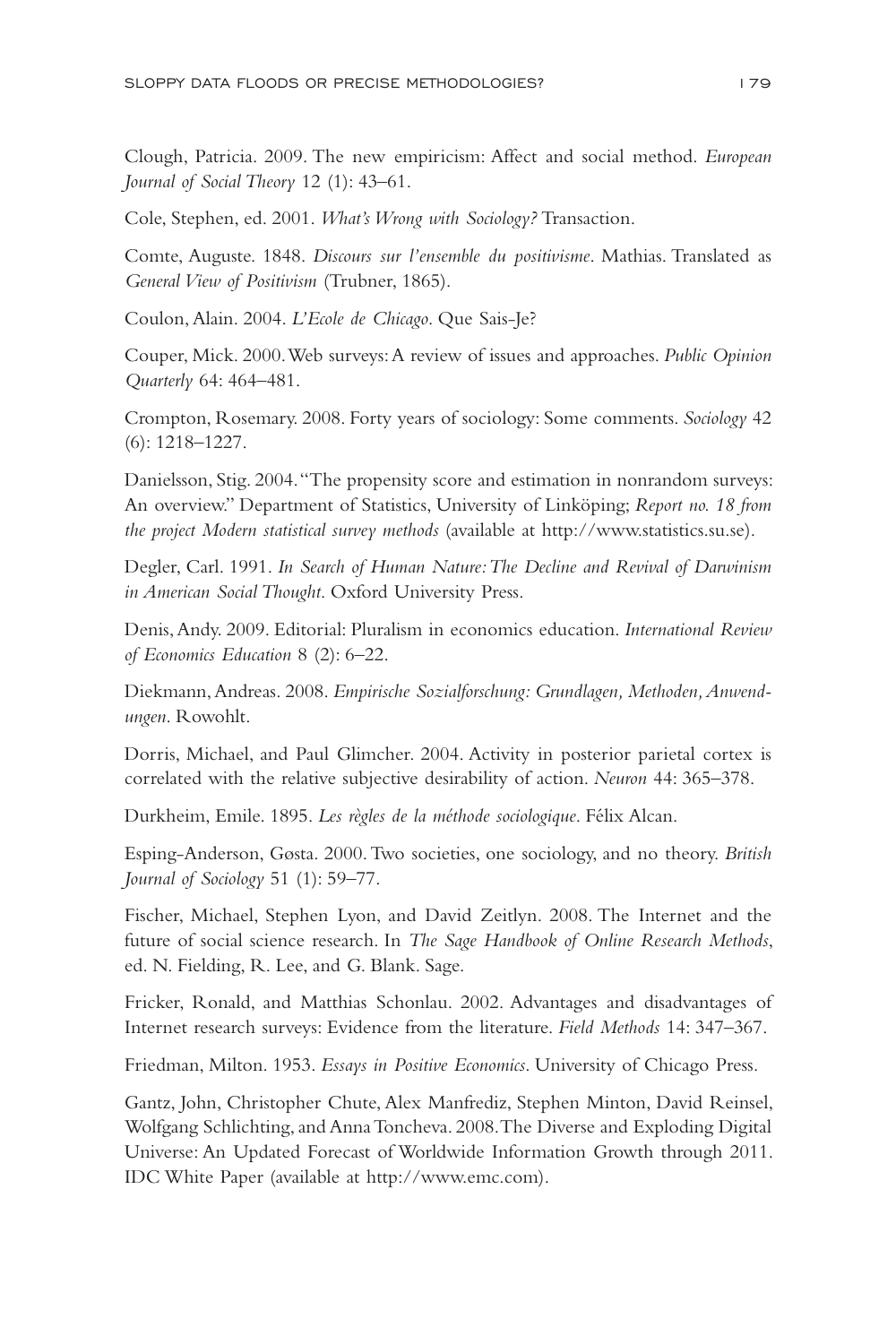Ghamari-Tabrizi, Berhooz. 2005. Can Burawoy make everyone happy? Comments on public sociology. *Critical Sociology* 31: 361–369.

Glimcher, Paul, Colin Camerer, Ernst Fehr, and Russell Poldrack. 2008. Introduction: A brief history of neuroeconomics. In *Neuroeconomics: Decision Making and the Brain*, ed. P. Glimcher, C. Camerer, E. Fehr, and R. Poldrack. Elsevier.

Gouldner, Alwin. 1970. *The Coming Crisis of Western Sociology*. Avon Books.

Gouldner, Alwin. 1979. *The Future of Intellectuals and the Rise of the New Class*. Macmillan.

Gouldner, Alwin. 1985. *Against Fragmentation: The Origins of Marxism and the Sociology of Intellectuals*. Oxford University Press.

Gray, Jim, and Alex Szalay. 2007. eScience: A transformed scientific method (available at http://www.slideshare.net).

Gul, Faruk, and Wolfgang Pesendorfer. 2008. The case for mindless economics. In *Foundations of Positive and Normative Economics*, ed. A. Caplin and A. Schotter. Oxford University Press.

Hey, Tony, Stewart Tansley, and Kristin Tolle, eds. 2009. *The Fourth Paradigm: Data-Intensive Scientific Discovery*. Microsoft Research.

Hine, Christine. 2006. Computerization movements and scientific disciplines; the reflexive potential of new technologies. In *New Infrastructures for Knowledge Production: Understanding E-Science,* ed. C. Hine. Idea Group.

Hirshleifer, Jack. 1985. The expanding domain of economics. *American Economic Review* 75 (6): 53–68.

Hollands, Robert, and Liz Stanley. 2009. Rethinking "current crisis" arguments: Gouldner and the legacy of critical sociology. *Sociological Research Online* 14 (1) (available at www.socresonline.org.uk).

Horowitz, Irving. 1993. *The Decomposition of Sociology*. Oxford University Press.

Kern, Horst. 1982. *Empirische Sozialforschung: Ursprünge, Ansätze, Entwicklungslinien*. Beck.

Knutson, Brian, G. Elliott Wimmer, Scott Rick, Nick G. Hollon, Drazen Prelec, and George Loewenstein. 2008. Neural antecedents of the endowment effect. *Neuron* 58 (5): 814–822.

Krajbich, Ian, Colin Camerer, John Ledyard, and Antonio Rangel. 2009. Using neural measures of economic value to solve the public goods free-rider problem. *Science* 326: 596–599.

Krugman, Paul. 2009. How did economists get it so wrong? *New York Times*, September 6.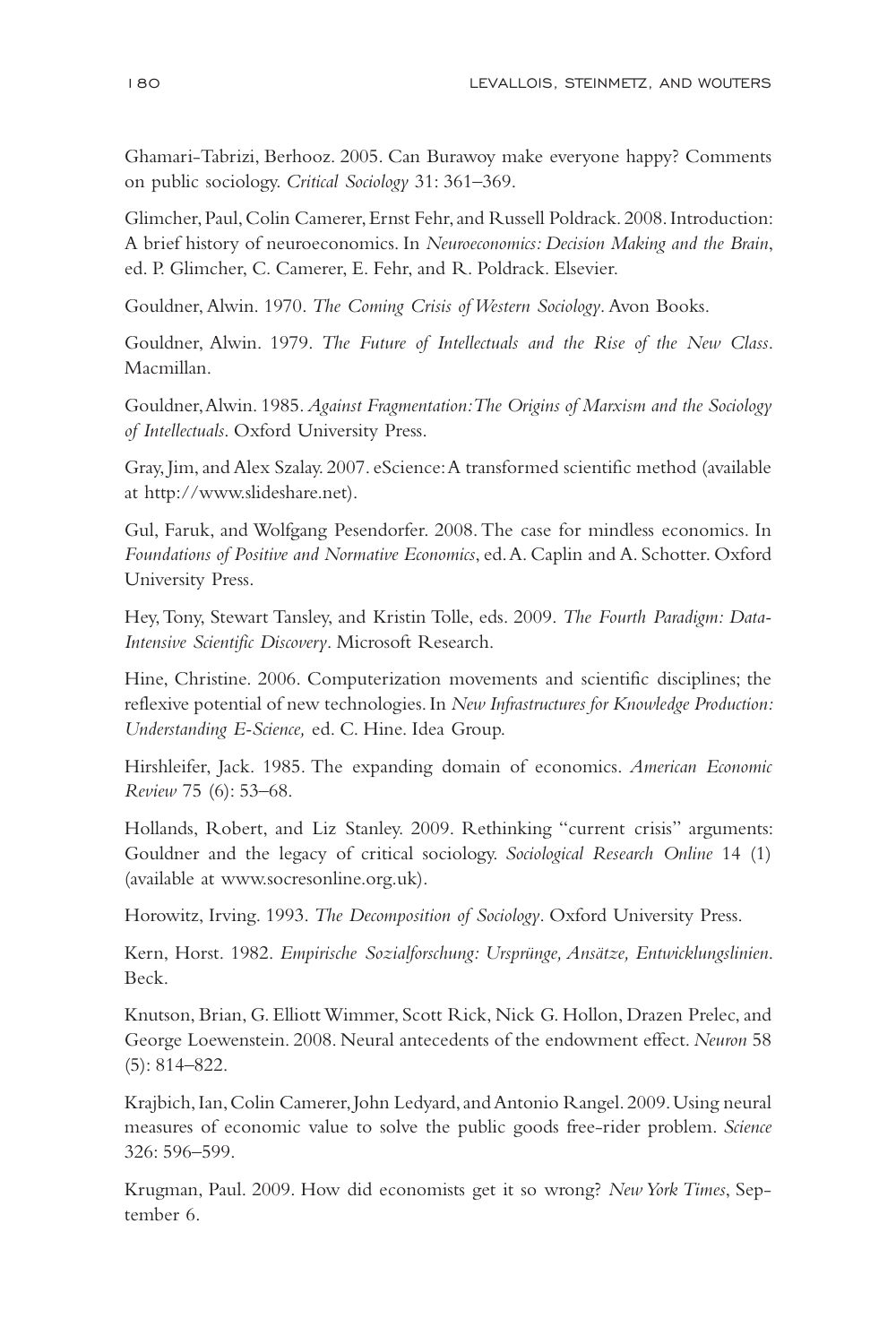Leonard, Thomas. 2005. Eugenics and economics in the Progressive Era. *Journal of Economic Perspectives* 19 (4): 207–324.

Marx, Karl. 1847. *Misère de la philosophie: Réponse à la philosophie de la misère de M. Proudhon*. A. Frank.

Merton, Robert K. 1975. Structural analysis in sociology. In *Approaches to the Study of Social Structure*, ed. P. Blau. Open Books.

Michels, Robert. 1932. Intellectuals. In *Encyclopedia of the Social Sciences*, ed. E. Seligman. Macmillan.

Mitra-Kahn, Benjamin. 2011. Redefining the Economy: A History of Economics and National Accounting. Ph.D. dissertation, City University London.

Moody, James, and Douglas White. 2003. Structural cohesion and embeddedness: A hierarchical concept of social groups. *American Sociological Review* 68 (1): 103–127.

Mundie, Craig. 2009. The way forward. In *The Fourth Paradigm: Data-Intensive Scientific Discovery*, ed. T. Hey, S. Tansley, and K. Tolle. Microsoft Research.

Osborne, Thomas, and Nikolas Rose. 1999. Do the social sciences create phenomena: The case of public opinion research. *British Journal of Sociology* 50 (3): 367–396.

Osborne, Thomas, and Nikolas Rose. 2004. Spatial phenomenonotechnics: Making space with Charles Booth and Patrick Geddes. *Society and Space* 22: 209–228.

Park, Robert, Ernest Burgess, and Roderick McKenzie, eds. 1925. *The City*. University of Chicago Press.

Platt, Michael L., and Paul W. Glimcher. 1999. Neural correlates of decision variables in parietal cortex. *Nature* 400: 233–238.

Ross, Dorothy. 1991. *The Origins of American Social Science*. Cambridge University Press.

Samuelson, Paul. 1947. *Foundations of Economic Analysis*. Harvard University Press.

Sanfey, Alan. 2003. The neural basis of economic decision making in the Ultimatum Game. *Science* 300 (5626): 1755–1758.

Savage, Mike. 2009. Contemporary sociology and the challenge of descriptive assemblage. *European Journal of Social Theory* 2 (1): 155–174.

Savage, Mike, and Roger Burrows. 2007. The coming crisis of empirical sociology. *Sociology* 41 (5): 885–899.

Savage, Mike, and Roger Burrows. 2009. Some further reflections on the coming crisis of empirical sociology. *Sociology* 43 (4): 762–772.

Schnell, Rainer, Paul Hill, and Elke Esser. 1995. *Methoden der empirischen Sozialforschung*. Oldenbourg.